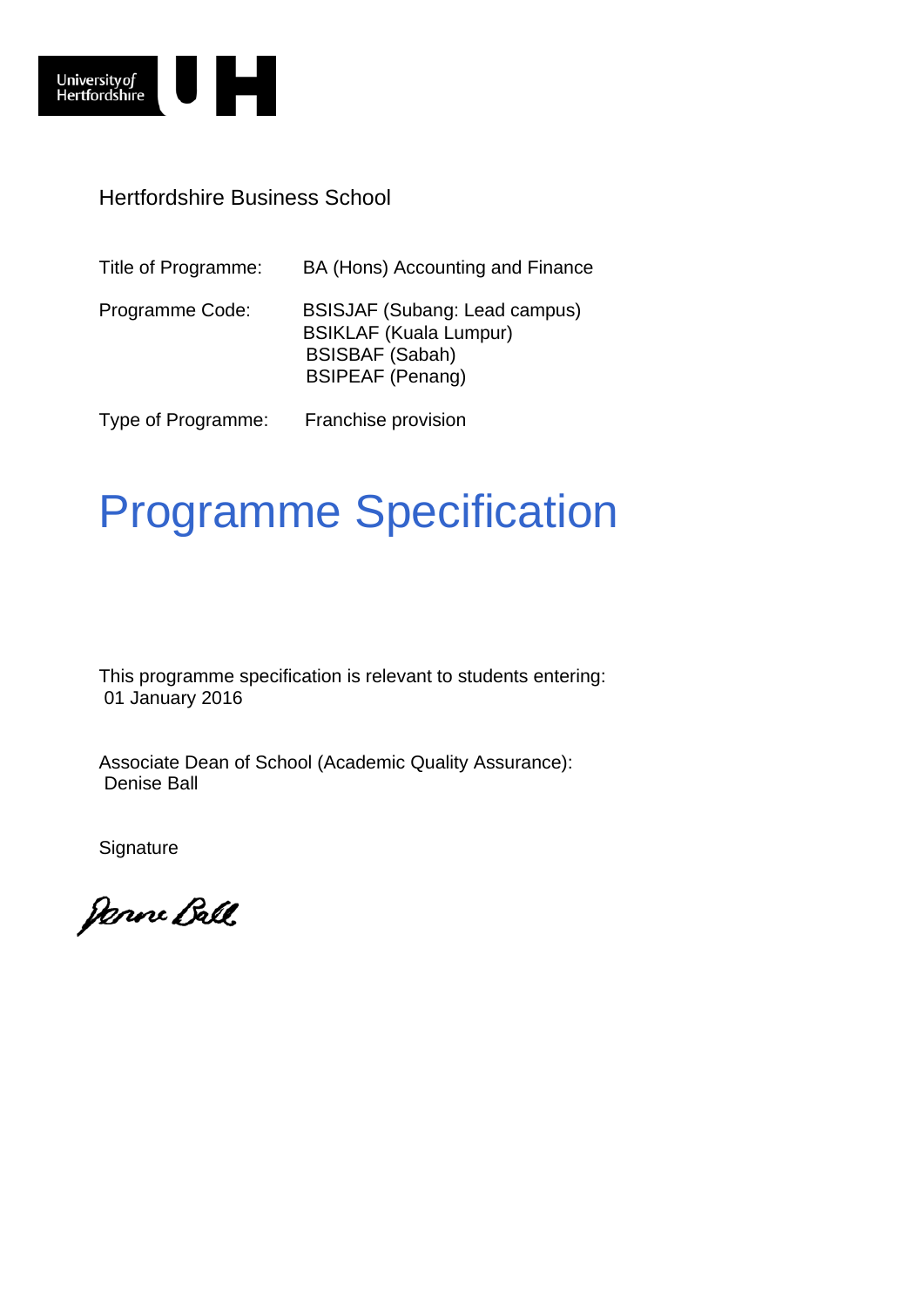## Programme Specification BA (Hons) Accounting and **Finance**

This programme specification (PS) is designed for prospective students, enrolled students, academic staff and potential employers. It provides a concise summary of the main features of the programme and the intended learning outcomes that a typical student might reasonably be expected to achieve and demonstrate if he/she takes full advantage of the learning opportunities that are provided. More detailed information on the teaching, learning and assessment methods, learning outcomes and content for each module can be found in Definitive Module Documents (DMDs) and Module Guides.

### Section 1

| <b>Awarding Institution/Body</b><br><b>Teaching Institution</b> | University of Hertfordshire<br><b>INTI International College Subang,</b><br><b>INTI International College Penang,</b><br>INTI International College Kuala Lumpur, and<br><b>INTI College Sabah</b> |
|-----------------------------------------------------------------|----------------------------------------------------------------------------------------------------------------------------------------------------------------------------------------------------|
| University/partner campuses                                     | <b>INTI International College Subang,</b>                                                                                                                                                          |
|                                                                 | <b>INTI International College Penang,</b>                                                                                                                                                          |
|                                                                 | INTI International College Kuala Lumpur, and                                                                                                                                                       |
|                                                                 | <b>INTI College Sabah</b>                                                                                                                                                                          |
| Programme accredited by                                         | Not Applicable                                                                                                                                                                                     |
| <b>Final Award</b>                                              | BA (Hons)                                                                                                                                                                                          |
| <b>All Final Award titles</b>                                   | <b>Accounting and Finance</b>                                                                                                                                                                      |
| <b>FHEQ level of award</b>                                      | 6                                                                                                                                                                                                  |
| <b>UCAS code(s)</b>                                             | Not Applicable                                                                                                                                                                                     |
| <b>Language of Delivery</b>                                     | English                                                                                                                                                                                            |

### A. Programme Rationale

The programme is designed to recruit students who are seeking a career in the fields of accounting and finance, whether in the context of a professional office, industrial or service environments or the finance industry.

The rationale of the programme is to provide students with an academically challenging and vocationally relevant programme of study in the fields of accounting and finance. The programme combines and applies several supporting subject fields including law, information technology and quantitative techniques pertinent to the accounting and finance agenda. Subject specific modules are supported by skills modules.

### B. Educational Aims of the Programme

The programme has been devised in accordance with the University's graduate attributes of programmes of study as set out in UPR TL03.

#### **Additionally this programme aims to:**

- provide students with a vocationally relevant and academically rigorous education in a programme which also secures a Level of professional exemptions from leading UK accounting institutes;
- provide a foundation for further professional or postgraduate study;
- $\triangleright$  allow students to develop their intellectual, creative and analytical abilities to appraise problems and to offer solutions;
- $\triangleright$  develop in students the interpersonal and specialist skills needed for a career in accounting and finance fields;
- $\triangleright$  provide students with opportunity to gain appropriate employability skills within the global context.

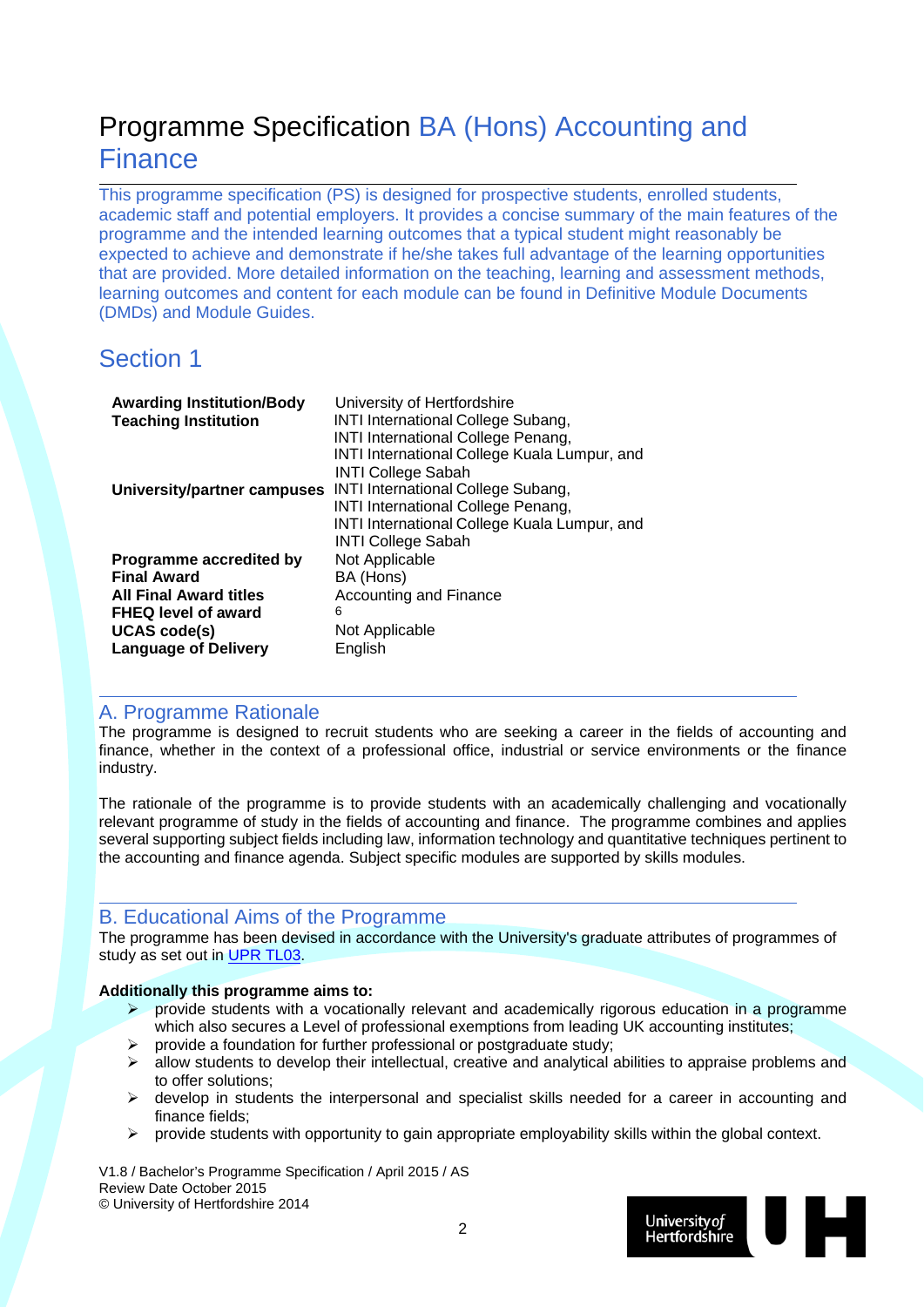### C. Intended Learning Outcomes

The programme provides opportunities for students to develop and demonstrate knowledge and understanding, skills and other attributes in the following areas. The programme outcomes are referenced to the QAA benchmark statements for Accounting (2007) and the Frameworks for Higher Education Qualifications of UK Degree-Awarding Bodies (2014) and relate to the typical student. Additionally, the SEEC Credit Level Descriptors for Further and Higher Education 2010 have been used as a guiding framework for curriculum design.

|          | Knowledge and                                                                                                                                                                                              | Teaching/learning methods &                                                                                                                                                                                                                                                      | <b>Assessment</b>                                                                                                                                                                                                                        |
|----------|------------------------------------------------------------------------------------------------------------------------------------------------------------------------------------------------------------|----------------------------------------------------------------------------------------------------------------------------------------------------------------------------------------------------------------------------------------------------------------------------------|------------------------------------------------------------------------------------------------------------------------------------------------------------------------------------------------------------------------------------------|
|          | Understanding                                                                                                                                                                                              | strategies                                                                                                                                                                                                                                                                       |                                                                                                                                                                                                                                          |
| A1.      | the business context in<br>which accounting and<br>finance operate and of<br>various environments<br>within which<br>accountants and<br>finance related business<br>people work.                           | Acquisition of A1 to A3 is through<br>a combination of lectures, small<br>group tutorials, practical sessions,<br>workshops and project work. Use<br>will be made of computer<br>laboratory based workshops for<br>software application and<br>interpretation where appropriate. | Knowledge and<br>understanding are assessed<br>through coursework<br>assignments and exams.<br>Coursework may include<br>time-constrained<br>assessments, in class tests,<br>presentations (individual and<br>group), group work, case   |
| A2<br>A3 | construction of a variety<br>of internal information<br>and published financial<br>statements and an<br>ability to analyse and<br>critically evaluate these<br>various statements.<br>the principal models | Knowledge and understanding is<br>also gained via an optional work<br>placement.<br>Throughout, the learner is<br>encouraged to undertake<br>independent study both to<br>supplement and consolidate what<br>is being taught/learnt and to                                       | studies and written reports or<br>essays.<br>Assessment, which is both<br>formative and summative,<br>individual and group based<br>spans many forms, e.g.<br>essay assignments, project<br>reports, portfolios,                         |
|          | used in finance and the<br>ability to apply these<br>models.                                                                                                                                               | broaden their individual<br>knowledge and understanding of<br>the subject.<br>$A1 - A3$ are further enhanced by<br>case studies, live business<br>projects and field trips.                                                                                                      | exhibitions and<br>presentations.                                                                                                                                                                                                        |
|          | <b>Intellectual skills</b>                                                                                                                                                                                 | Teaching/learning methods &<br>strategies                                                                                                                                                                                                                                        | <b>Assessment</b>                                                                                                                                                                                                                        |
|          | B1 conceptualise and apply<br>models to support<br>contemporary theories<br>in the field of<br>accountancy and<br>finance (for example, in<br>accounting and the<br>capital markets,                       | Intellectual skills specific to<br>accounting and finance are<br>developed throughout the<br>programme by the methods and<br>strategies outlined in<br>'Teaching/learning methods'<br>above.                                                                                     | Intellectual skills are<br>assessed through formative<br>activities in tutorials, and<br>summative coursework<br>throughout. In-class tests<br>and exams are also used to<br>assess intellectual skills.<br>These are clearly identified |
|          | accounting and society,<br>accounting and the                                                                                                                                                              | Dedicated professional<br>development and critical thinking                                                                                                                                                                                                                      | within the appropriate DMDs.                                                                                                                                                                                                             |
|          | public sector and<br>accounting and the firm,                                                                                                                                                              | modules have been designed to<br>build their understanding of key                                                                                                                                                                                                                |                                                                                                                                                                                                                                          |
| B2       | international trade).<br>critically analyse the<br>relevance of financial<br>and management                                                                                                                | topics relevant to accounting and<br>finance and to enhance their<br>academic skills within the<br>professional accounting<br>standards framework. These will                                                                                                                    |                                                                                                                                                                                                                                          |

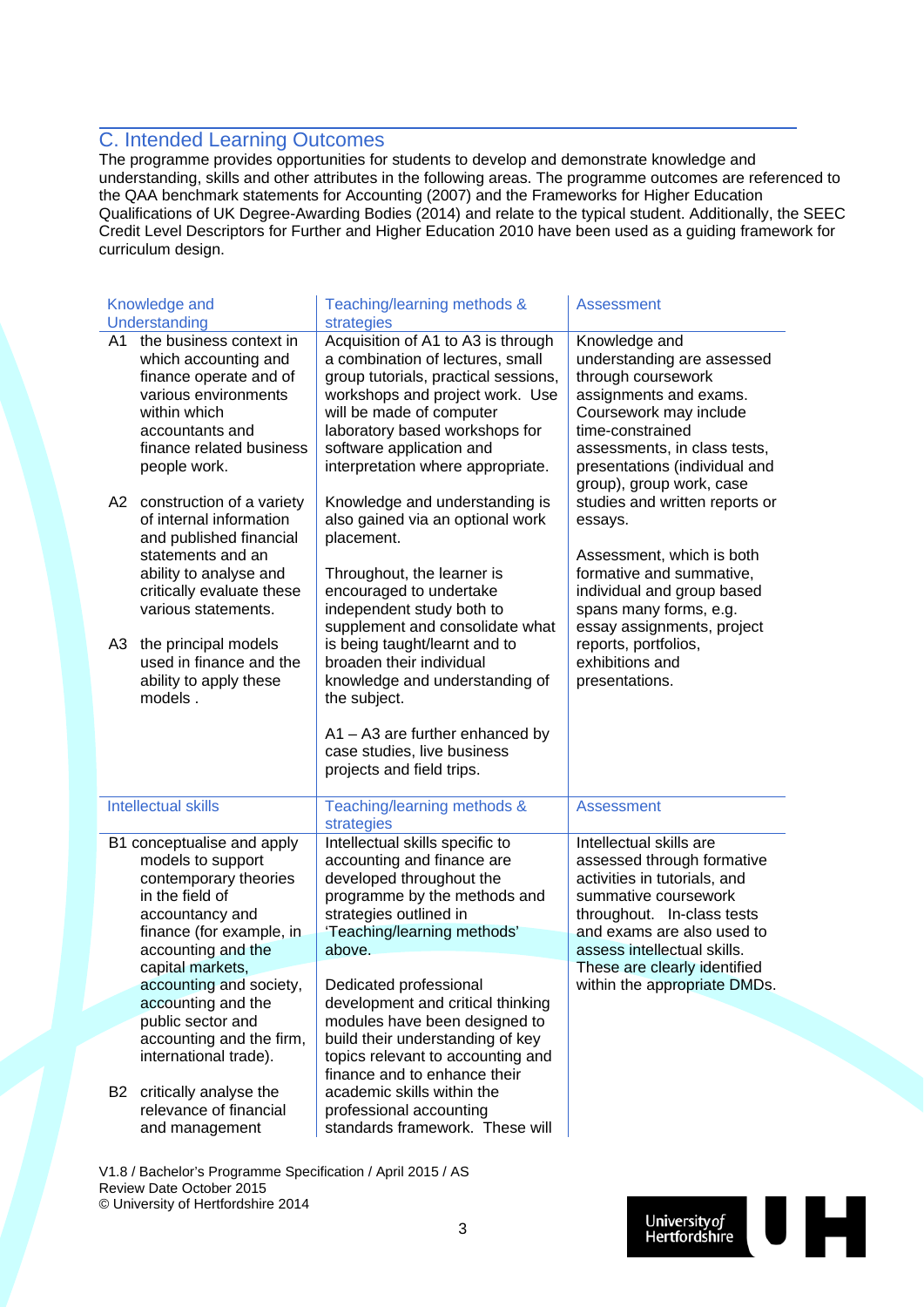| accountancy techniques<br>to decision-making,<br>using procedures that<br>are focused on both the<br>internal and external<br>environment.<br>B3<br>recognise ethical<br>dilemmas and corporate<br>social responsibility<br>issues as applicable to<br>accounting and finance.<br>B4 utilise statistics and<br>arithmetical logic to<br>analyse and interpret<br>practical problems and to<br>support decision-making. | be further embedded into the<br>programme modules and will be<br>articulated through programme<br>handbooks and module guides.<br>Throughout, the learner is<br>encouraged to develop<br>intellectual skills further by<br>independent study.<br>B3 is covered throughout the<br>programme but students will<br>explore ethical issues in 'Ethics,<br>Governance and Law',<br>'Accounting and Society', 'The<br>Accounting Professional' and<br>'Effective Governance'. |                                                                                                                           |
|------------------------------------------------------------------------------------------------------------------------------------------------------------------------------------------------------------------------------------------------------------------------------------------------------------------------------------------------------------------------------------------------------------------------|-------------------------------------------------------------------------------------------------------------------------------------------------------------------------------------------------------------------------------------------------------------------------------------------------------------------------------------------------------------------------------------------------------------------------------------------------------------------------|---------------------------------------------------------------------------------------------------------------------------|
| <b>Practical skills</b>                                                                                                                                                                                                                                                                                                                                                                                                | Teaching/learning methods &<br>strategies                                                                                                                                                                                                                                                                                                                                                                                                                               | <b>Assessment</b>                                                                                                         |
| plan and manage<br>C1<br>independent study.                                                                                                                                                                                                                                                                                                                                                                            | Practical skills are developed<br>through all taught modules.                                                                                                                                                                                                                                                                                                                                                                                                           | Practical skills are assessed<br>through formative work in<br>tutorials and summative                                     |
| C2 demonstrate familiarity,<br>facility and a high<br>degree of competence<br>in the preparation of a<br>variety of financial<br>statements.                                                                                                                                                                                                                                                                           | Students are expected to manage<br>their own time (C1) and will be<br>supported in this by sessions in<br>'Accounting Professional' module<br>and through academic tutor<br>support.                                                                                                                                                                                                                                                                                    | coursework and exams.<br>This includes debates, oral<br>presentations and written<br>work (both individual and<br>group). |
| C3 make appropriate use of<br>learning resources.                                                                                                                                                                                                                                                                                                                                                                      | C2 is the focus of 'Accounting<br>Principles', 'Financial Reporting',<br>'Management Accounting' and                                                                                                                                                                                                                                                                                                                                                                    |                                                                                                                           |
| C4 understand and use the<br>language of<br>accountancy and<br>finance.                                                                                                                                                                                                                                                                                                                                                | further developed in 'Advanced<br>Financial Reporting' and<br>'Advanced Management<br>Accounting'.                                                                                                                                                                                                                                                                                                                                                                      |                                                                                                                           |
| C5 work effectively in a<br>team.                                                                                                                                                                                                                                                                                                                                                                                      | C3 and C4 are developed through<br>all taught module. C3 will be<br>focused on in 'The Accounting                                                                                                                                                                                                                                                                                                                                                                       |                                                                                                                           |
| C6 use and apply<br>appropriate quantitative<br>techniques.                                                                                                                                                                                                                                                                                                                                                            | Professional' and developed at<br>higher Levels. C4 will be the<br>focus of 'Accounting Principles'<br>and 'Accounting and Society' and<br>developed at higher Levels.                                                                                                                                                                                                                                                                                                  |                                                                                                                           |
|                                                                                                                                                                                                                                                                                                                                                                                                                        | C5 is focused on in a number of<br>modules, specifically 'The                                                                                                                                                                                                                                                                                                                                                                                                           |                                                                                                                           |
|                                                                                                                                                                                                                                                                                                                                                                                                                        | Accounting Professional',<br>'Financial Reporting' and<br>'Emerging Issues in Accounting<br>and Finance'.                                                                                                                                                                                                                                                                                                                                                               |                                                                                                                           |
|                                                                                                                                                                                                                                                                                                                                                                                                                        | C6 is important in all modules but<br>will be developed explicitly in<br>'Analytical Techniques for<br>Accountants', 'Management                                                                                                                                                                                                                                                                                                                                        |                                                                                                                           |
| V1.8 / Bachelor's Programme Specification / April 2015 / AS<br>Review Date October 2015                                                                                                                                                                                                                                                                                                                                |                                                                                                                                                                                                                                                                                                                                                                                                                                                                         |                                                                                                                           |

© University of Hertfordshire 2014

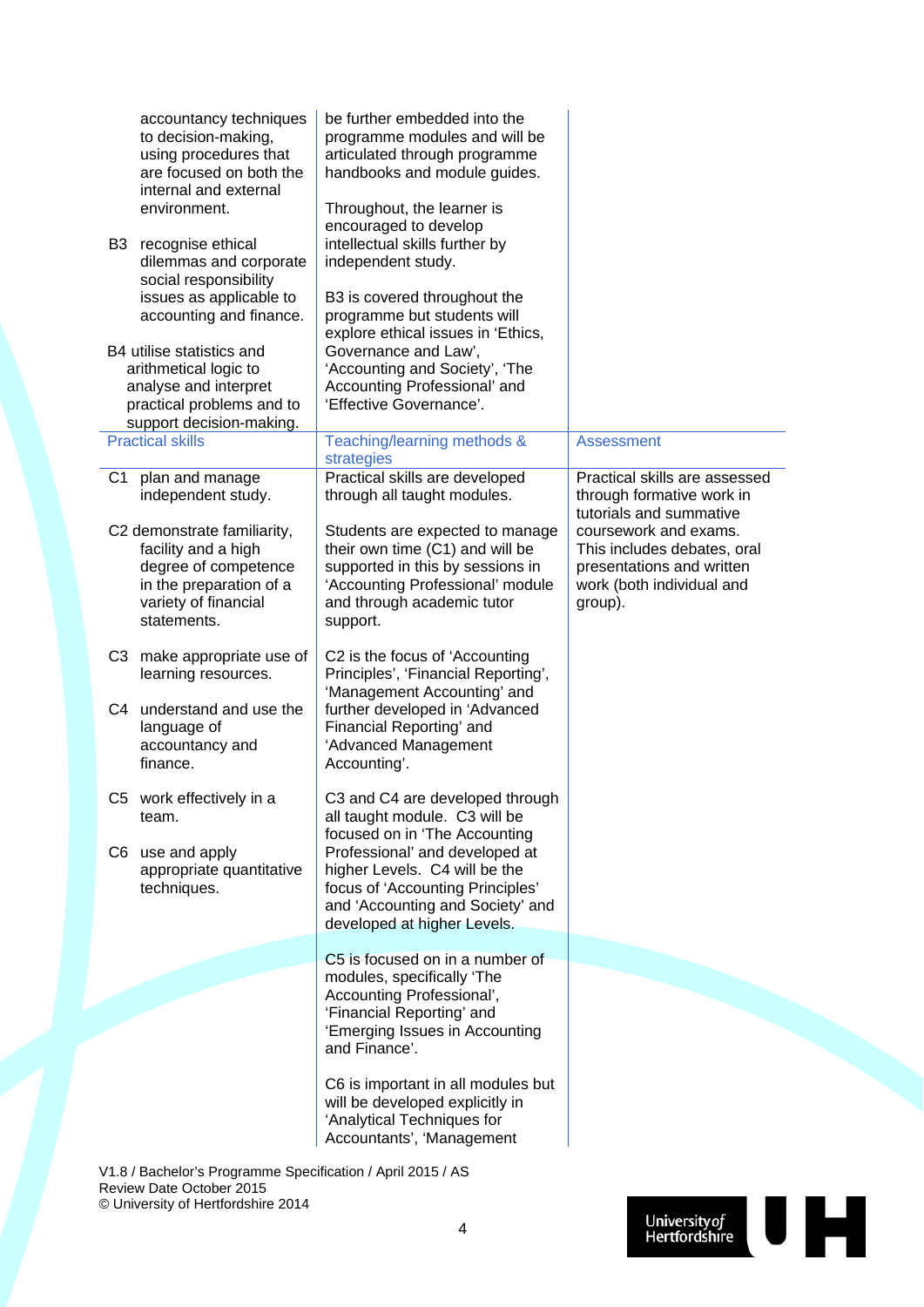|                |                                                                                                                                                                                          | Accounting', 'Enhancing<br>Employability in Accounting' and<br>'Advanced Management                                                                                                                                                                                                             |                                                                                                                                                        |
|----------------|------------------------------------------------------------------------------------------------------------------------------------------------------------------------------------------|-------------------------------------------------------------------------------------------------------------------------------------------------------------------------------------------------------------------------------------------------------------------------------------------------|--------------------------------------------------------------------------------------------------------------------------------------------------------|
|                |                                                                                                                                                                                          | Accounting'.                                                                                                                                                                                                                                                                                    |                                                                                                                                                        |
|                | <b>Transferable skills</b>                                                                                                                                                               | Teaching/learning methods &<br>strategies                                                                                                                                                                                                                                                       | <b>Assessment</b>                                                                                                                                      |
| D <sub>1</sub> | communicate<br>arguments, ideas and<br>information effectively in<br>writing and orally to<br>specialist and none<br>specialist audiences.                                               | Transferable skills are developed<br>through all modules by teaching<br>and learning methods.<br>The 'Accounting Professional'<br>module gives students the                                                                                                                                     | ransferable skills are<br>assessed through<br>coursework, oral<br>presentations/debates,<br>seminars, group based work<br>and the applied project and. |
|                | D2 critically analyse<br>problems arising in both<br>academic and practical<br>contexts and draw<br>reasoned conclusions<br>from a given, or<br>individually researched,<br>set of data. | chance to acquire these skills to<br>apply in their other modules.<br>Critical analysis (D2) is<br>encouraged throughout the<br>program but is specifically<br>addresses and developed in an<br>academic context in 'Financial<br>Reporting' and 'Emerging Issues<br>in Accounting and Finance' | In-class tests and exams are<br>also used to assess<br>intellectual skills.                                                                            |
| D3.            | reflect on their own<br>learning and<br>management styles and<br>understand the<br>importance of setting<br>and pursuing personal<br>learning and<br>development goals.                  | Reflection (D3) is required as part<br>of the 'Accounting Professional'<br>module and allows students to<br>develop this form of reflective<br>learning. This will be applied later<br>in 'Enhancing Employability in<br>Accounting', 'Financial Reporting'<br>and 'Emerging Issues in          |                                                                                                                                                        |
| D4             | synthesise ideas from a<br>range of contexts and<br>present this information<br>in a clear and coherent<br>way.                                                                          | Accounting and Finance'<br>Throughout, the learner is<br>encouraged to develop<br>transferable skills by maintaining<br>a record of evidence and                                                                                                                                                |                                                                                                                                                        |
| D5.            | undertake research<br>using appropriate<br>qualitative and<br>quantitative tools to<br>evaluate options and to<br>construct and justify<br>arguments and<br>proposals.                   | completing a personal<br>development plan. This<br>encourages them to take<br>responsibility for continuing to<br>develop their own knowledge and<br>skills.                                                                                                                                    |                                                                                                                                                        |

### D. Programme Structures, Features, Levels, Modules, and Credits

The programme is offered in full time mode of study (3 years) and leads to the award of BA (Honours) Accounting and Finance.

Across the INTI International Colleges and College that offer the franchised programmes, there are 3 intakes in a year, January (Semester A), April (Semester B) and August (Semester C).

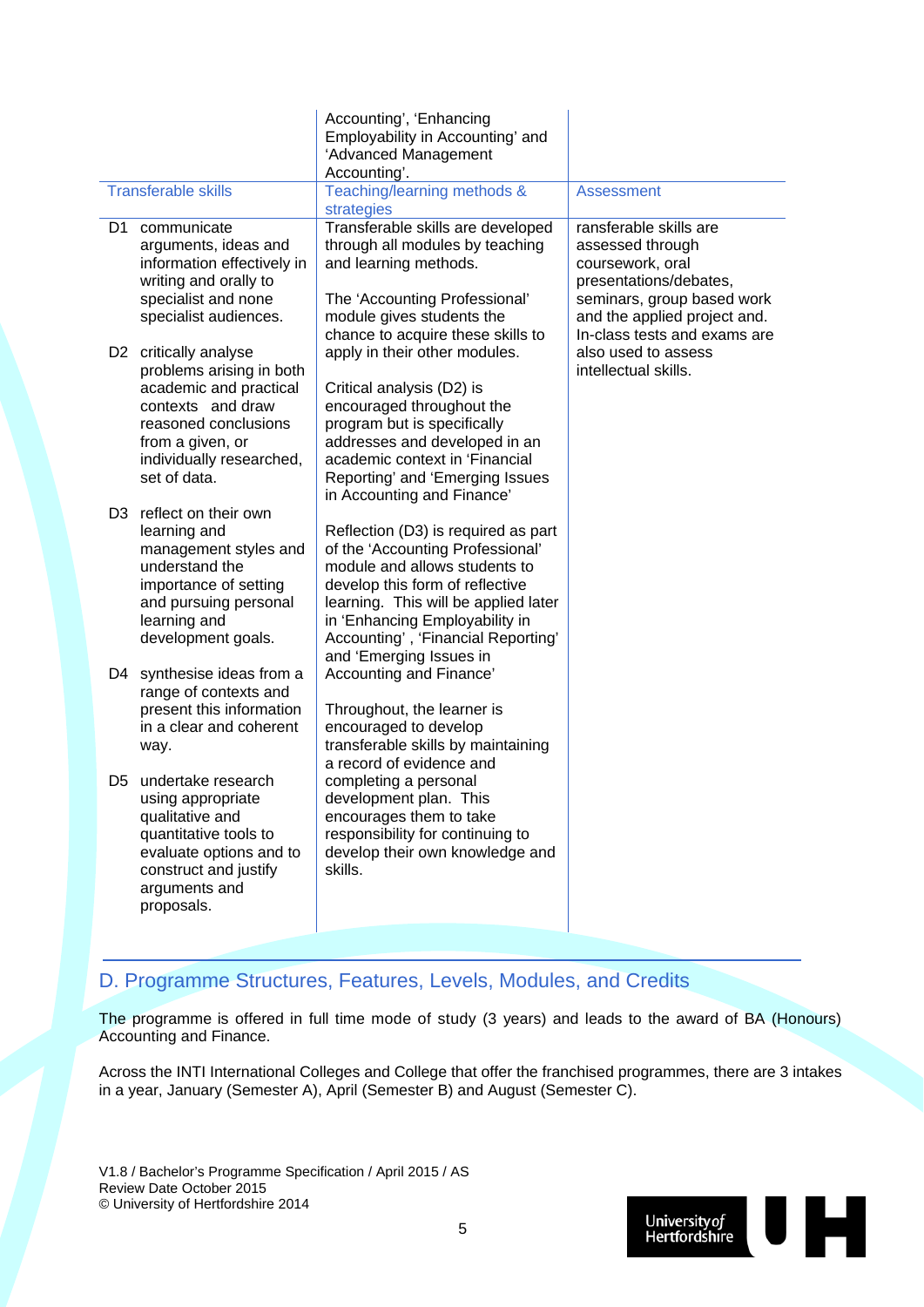Entry to the programme is at Level 4 with recognised Pre-University or University Matriculation programmes. Students' whose first language is not English are required to meet the minimum Language requirement of the University.

#### Professional and Statutory Regulatory Bodies

For the accounting and finance pathway, INTI will pursue the continuance of arrangements with the Association of Chartered Certified Accountants (ACCA), CPA Australia, and the Institute of Chartered Accountants of England and Wales (ICAEW). whereby students and former students who have completed one of these pathways or achieved one of the interim awards (see Section D, below) are eligible for exemption from some of the examinations which lead to membership of these Professional Bodies. If agreement is reached, the range of exemptions to which an individual student will be entitled depend on the Level of achievement on this programme and the exact range of option modules selected.

#### Programme Structure

The programme structure and progression information below (Table 1a and 1b) is provided for the Honours award. Any interim awards are identified in Table 1b. The Programme Learning Outcomes detailed above are developed and assessed through the constituent modules. Table 2 (in section 2) identifies where each learning outcome is assessed.

#### A note in relation to direct entrants

Any direct entry students to HBS undergraduate programmes will not be eligible to take 'Enhancing Employability' at Level 5, and instead take 'Professionalism in Accounting for Direct Entrants'.

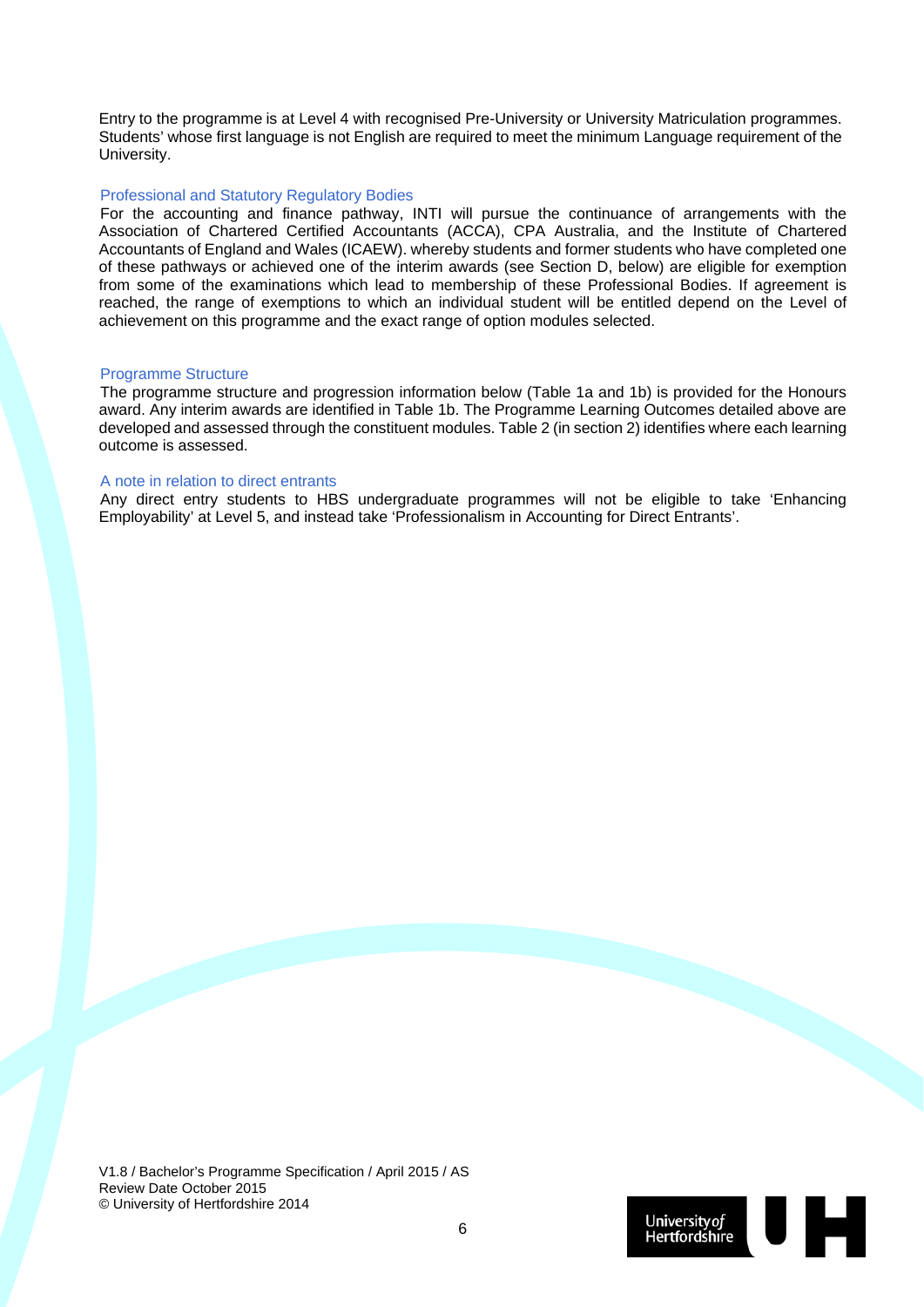#### Table 1a Outline Programme Structure

#### **Mode of study**

#### **Entry point**

#### **Level** 4

| <b>Compulsory Modules Level 4</b><br><b>Module Title</b> | Code<br>Module     | Points<br>Credit | ৳<br>anguage<br>Delivery<br>ΘŊ | Examination<br>ಸ | Coursework<br>$\aleph$ | Practica<br>$\aleph$ | Semesters  |
|----------------------------------------------------------|--------------------|------------------|--------------------------------|------------------|------------------------|----------------------|------------|
| Accounting Principles*                                   | See                | 30               | English                        | 50               | 50                     | 0                    | <b>ABC</b> |
| Accounting in Society                                    | Campus             | 15               | English                        | $\Omega$         | 100                    | 0                    | <b>ABC</b> |
| Analytical Techniques for Accountants                    | <b>Module Code</b> | 15               | English                        | 100              | $\Omega$               | $\Omega$             | <b>ABC</b> |
| The Accounting Professional                              | <b>Matrix</b>      | 30               | English                        | $\Omega$         | 60                     | 40                   | <b>ABC</b> |
| Ethics, Governance and Law                               | on                 | 15               | English                        | 50               | 50                     | $\Omega$             | <b>ABC</b> |
| Economics for Accountants                                | Page 7             | 15               | English                        | 0                | 100                    | 0                    | <b>ABC</b> |

#### *Notes:*

- 1. Students must pass Accounting Principles and INTI's English for Business Studies 1 to progress beyond Level 4.
- 2. Progression to Level 5 requires a minimum of 90 credits at Level 4 and passes in Accounting Principles and INTI's English for Business Studies 2.

| Level 5                                                                                     |                              |                  |                          |                         |                                  |                             |                  |
|---------------------------------------------------------------------------------------------|------------------------------|------------------|--------------------------|-------------------------|----------------------------------|-----------------------------|------------------|
| <b>Compulsory Modules Level 5</b><br><b>Module Title</b>                                    | Code<br>Module               | Points<br>Credit | ৳<br>anguage<br>Delivery | Examination<br>$\aleph$ | oursework<br>Ō<br>8 <sup>o</sup> | Practical<br>8 <sup>o</sup> | <b>Semesters</b> |
| <b>Management Accounting</b>                                                                |                              | 30               | English                  | 60                      | 40                               | $\Omega$                    | <b>ABC</b>       |
| <b>Financial Reporting</b>                                                                  | See                          | 30               | English                  | 60                      | 40                               | 0                           | <b>ABC</b>       |
| <b>Corporate Finance</b>                                                                    | Campus<br><b>Module Code</b> | 30               | English                  | 60                      | 40                               | 0                           | <b>ABC</b>       |
| <b>Business Life Cycle</b>                                                                  | <b>Matrix</b>                | 15               | English                  | $\Omega$                | 100                              | 0                           | <b>ABC</b>       |
| Enhancing Employability in Accounting* OR                                                   | on                           | 15               | English                  | $\Omega$                | 100                              | 0                           | <b>ABC</b>       |
| Professionalism in Accounting for Direct Entry<br>Students (For Direct Entry students only) | Page 7                       | 15               | English                  | 0                       | 80                               | 20                          | <b>ABC</b>       |
| $M$ $A$                                                                                     |                              |                  |                          |                         |                                  |                             |                  |

*Notes:* 

1. Direct Entry students coming into Level 5 must take 'Professionalism in Accounting for Direct Entry Students' instead of Enhancing Employability in Accounting.

2. Progression to Level 6 requires a minimum of 90 credits at Level 5 and a pass in INTI's English for Business Studies 2.

#### **Level 6**

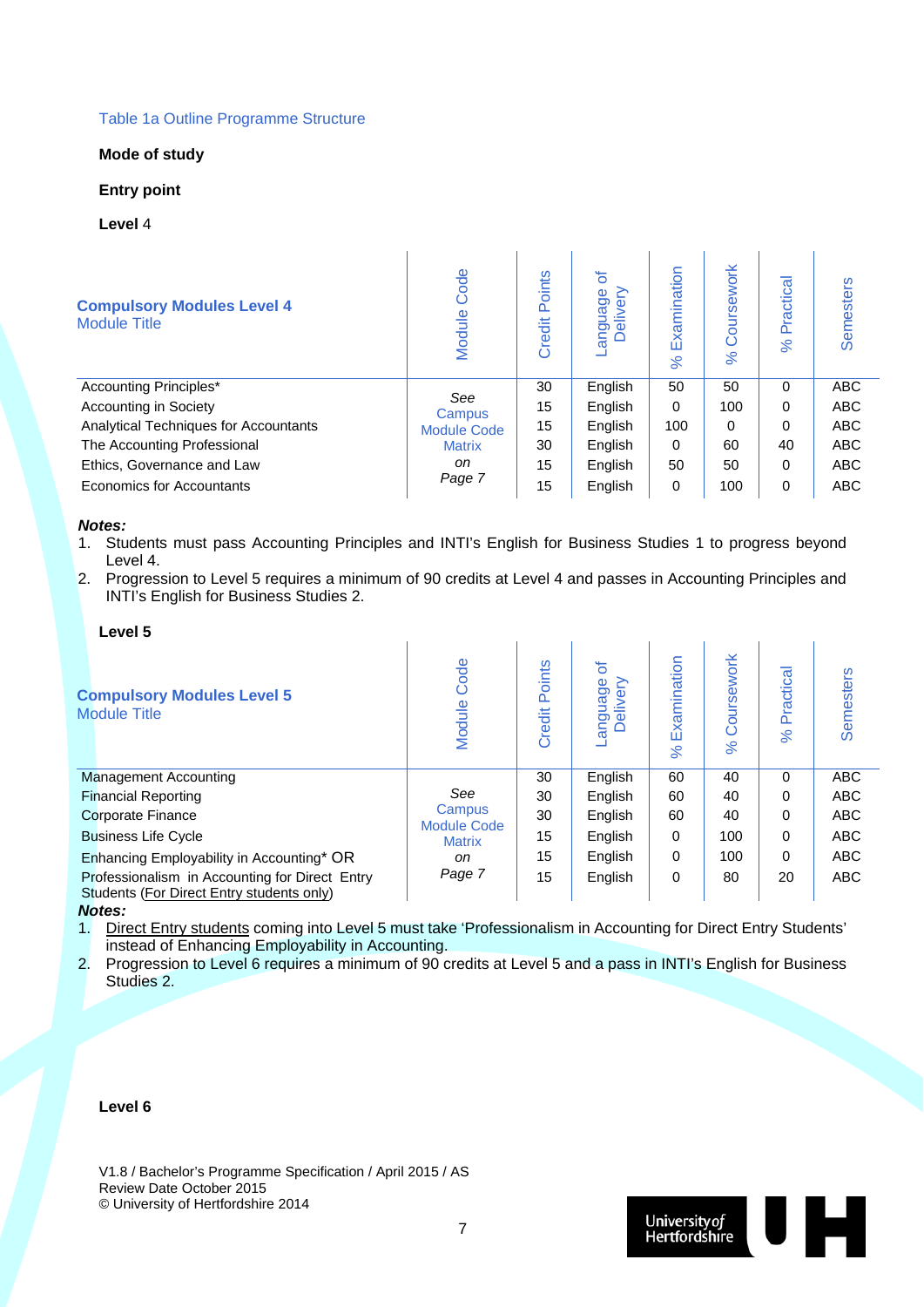| <b>Compulsory Modules Level 6</b><br><b>Module Title</b> | ode<br>$\frac{e}{1}$ | oints<br>o.<br>Credit | ৳<br>Φ<br>శ్రా<br>$\overline{O}$ $\overline{O}$<br>⊂ ∩ | ination<br>Exami<br>8 <sup>o</sup> | ork<br>$\aleph$ | actical<br>Δ<br>$\aleph$ | esters<br>Sen |
|----------------------------------------------------------|----------------------|-----------------------|--------------------------------------------------------|------------------------------------|-----------------|--------------------------|---------------|
| <b>Advanced Financial Reporting</b>                      | <b>See Campus</b>    | 15                    | English                                                | 100                                | 0               | $\Omega$                 | <b>ABC</b>    |
| <b>Advanced Management Accounting</b>                    | <b>Module Code</b>   | 15                    | English                                                | 60                                 | 40              | 0                        | <b>ABC</b>    |
| <b>Advanced Financial Decisions</b>                      | <b>Matrix</b>        | 15                    | English                                                | 60                                 | 40              | 0                        | <b>ABC</b>    |
| Emerging Issues in Accounting and Finance                | on.<br>Page 7        | 15                    | English                                                | 0                                  | 70              | 30                       | <b>ABC</b>    |

#### **+ And select 60 credits from the list of optional modules below**

| <b>Optional Modules Level 6</b><br><b>Module Titles</b> | Code<br>Module               | Points<br>Credit | ৳<br>anguage<br>$\epsilon$<br>≤<br>$\omega$<br>$\subset$ | examination<br>8 <sup>o</sup> | ework<br><b>COUIS</b><br>$\aleph$ | ractica<br>$\Omega$<br>8 <sup>o</sup> | <b>Semesters</b> |
|---------------------------------------------------------|------------------------------|------------------|----------------------------------------------------------|-------------------------------|-----------------------------------|---------------------------------------|------------------|
| Strategic Cost Management*                              |                              | 15               | English                                                  | 60                            | 40                                | 0                                     | <b>ABC</b>       |
| Effective Governance*                                   | See                          | 15               | English                                                  | 60                            | 40                                | 0                                     | <b>ABC</b>       |
| Auditing <sup>*2</sup>                                  | Campus<br><b>Module Code</b> | 15               | English                                                  | 60                            | 40                                | 0                                     | <b>ABC</b>       |
| Taxation *                                              | <b>Matrix</b>                | 15               | English                                                  | 100                           | 0                                 | 0                                     | <b>ABC</b>       |
| <b>Corporate Financial Strategy</b>                     | on                           | 15               | English                                                  | 50                            | 50                                | 0                                     | <b>ABC</b>       |
| <b>Islamic Banking and Finance</b>                      | Page 7                       | 15               | English                                                  | 60                            | 40                                | 0                                     | <b>ABC</b>       |
|                                                         |                              |                  |                                                          |                               |                                   |                                       |                  |

#### *Notes:*

- 1. Students must take the 4 optional modules (\*) in order to have an opportunity to obtain 9 paper exemptions from ACCA. (Subject to ACCA's approval)
- 2. + The co-requisite to Auditing is Effective Governance.

The Malaysian Qualification Agency's Programme Standards requires students at INTI comply with minimum 126 Malaysian credits to graduate, which is equivalent to 375 UH credits. All students must take the following module, in addition to the modules above.

| <b>Additional Module</b><br><b>Module Title</b> | <u>ക്</u><br>$\mathbf{\Phi}$ | oints<br>壱<br>$\bar{\mathbb{O}}$ | Ф<br>0  | ation<br>exa<br>$\aleph$ | ΣĶ<br>മ<br>ဖ<br>$\aleph$ | ctical<br>ᢐ<br>$\aleph$ | stei<br>ၯ  |
|-------------------------------------------------|------------------------------|----------------------------------|---------|--------------------------|--------------------------|-------------------------|------------|
| Industry Practice in Accounting and Finance     |                              | 15                               | English | 0                        | 70                       | 30                      | <b>ABC</b> |

The award of an Honours degree requires a minimum of 360 credit points passed with a minimum of at least 120 at Level 6. Industry Practice in Accounting and Finance cannot be used as part of the 360 credit points used to calculate the UH degree classification and cannot be used as replacement credits for any of the compulsory or optional modules listed above.

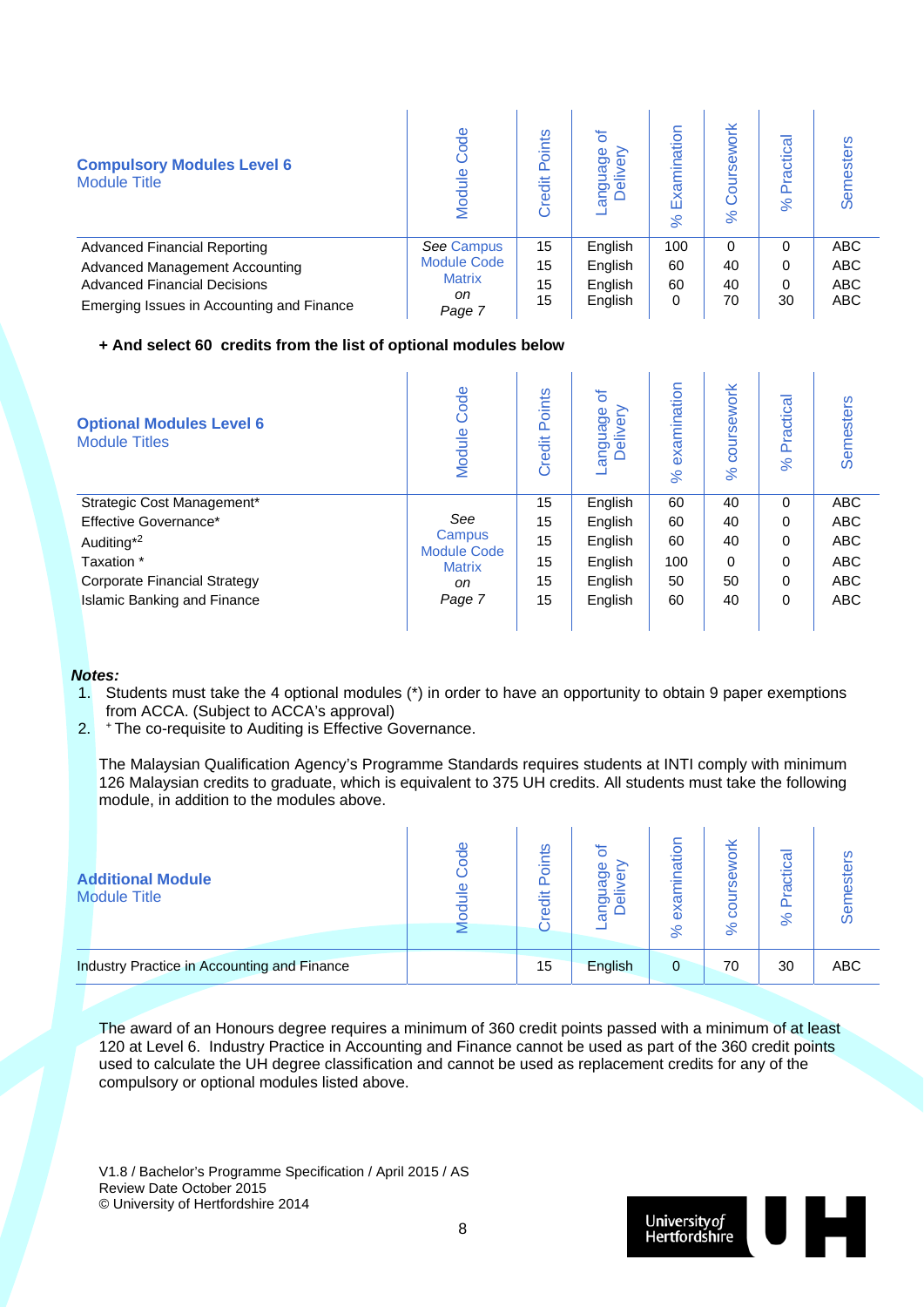#### **Campus Module Matrix**

| Campus module matrix                                     |                         |                                           |                                     |                                      |                             |
|----------------------------------------------------------|-------------------------|-------------------------------------------|-------------------------------------|--------------------------------------|-----------------------------|
| <b>Compulsory Modules Level 4</b><br><b>Module Title</b> | <b>7 Module</b><br>Code | Code<br>ହ<br><b>Module</b><br><b>Suba</b> | umpur<br>Code<br>Module<br>Kuala Lu | Code<br>pa<br><b>Module</b><br>Penar | ode<br>Module<br><b>Sab</b> |
| <b>Accounting Principles</b>                             | ACC2218                 | 4FBS1292                                  | 4FBS1303                            | 4FBS1314                             | 4FBS1320                    |
| <b>Accounting and Society</b>                            | ECO2114                 | 4FBS1294                                  | 4FBS1305                            | 4FBS1315                             | 4FBS1321                    |
| Analytical Techniques for Accountants                    | STA2214                 | 4FBS1295                                  | 4FBS1306                            | 4FBS1316                             | 4FBS1322                    |
| The Accounting Professional                              | MGT2218                 | 4FBS1296                                  | 4FBS1307                            | 4FBS1317                             | 4FBS1323                    |
| Ethics, Governance and Law                               | LAW2214                 | 4FBS1298                                  | 4FBS1309                            | 4FBS1318                             | 4FBS1324                    |
| Economics for Accountants                                | ECO2224                 | 4FBS1299                                  | 4FBS1310                            | 4FBS1319                             | 4FBS1325                    |

| <b>Compulsory Modules Level 5</b><br><b>Module Title</b>                                    | <b>TModule</b><br>Code | <b>Code</b><br>pg<br><b>Suba</b><br>odule<br>ś | umpur<br>Code<br>Module<br>Kuala Lu | <b>Code</b><br>ρη<br><b>Module</b><br>Penar | ode<br><b>Module</b> |
|---------------------------------------------------------------------------------------------|------------------------|------------------------------------------------|-------------------------------------|---------------------------------------------|----------------------|
| <b>Management Accounting</b>                                                                | ACC3218                | 5FBS1416                                       | 5FBS1433                            | 5FBS1450                                    | 5FBS1456             |
| <b>Financial Reporting</b>                                                                  | ACC3228                | 5FBS1417                                       | 5FBS1434                            | 5FBS1451                                    | 5FBS1457             |
| <b>Corporate Finance</b>                                                                    | FIN3218                | 5FBS1418                                       | 5FBS1435                            | 5FBS1452                                    | 5FBS1458             |
| <b>Business Life Cycle</b>                                                                  | ACC3214                | 5FBS1420                                       | 5FBS1437                            | 5FBS1453                                    | 5FBS1460             |
| Enhancing Employability in Accounting* OR                                                   | MGT3234                | 5FBS1421                                       | 5FBS1438                            | 5FBS1454                                    | 5FBS1461             |
| Professionalism in Accounting for Direct Entry<br>Students (For Direct Entry students only) | MGT3244                | 5FBS1422                                       | 5FBS1439                            | 5FBS1455                                    | 5FBS1462             |

| <b>Compulsory Modules Level 6</b><br><b>Module Title</b> | Mod<br>Code    | ρŗ<br><u>ajn</u><br>ಕೆ ವ | <b>Inpur</b><br>Code<br>ule<br>Œ<br>Modu<br>Kuala | ပိ<br>ত<br>odule | Эш       |
|----------------------------------------------------------|----------------|--------------------------|---------------------------------------------------|------------------|----------|
| <b>Advanced Financial Reporting</b>                      | ACC4254        | 6FBS1531                 | 6FBS1548                                          | 6FBS1565         | 6FBS1576 |
| <b>Advanced Management Accounting</b>                    | ACC4264        | 6FBS1532                 | 6FBS1549                                          | 6FBS1566         | 6FBS1577 |
| <b>Advanced Financial Decisions</b>                      | <b>ACC4274</b> | 6FBS1533                 | 6FBS1550                                          | 6FBS1567         | 6FBS1578 |
| Emerging Issues in Accounting and Finance                | ACC4284        | 6FBS1534                 | 6FBS1551                                          | 6FBS1568         | 6FBS1579 |

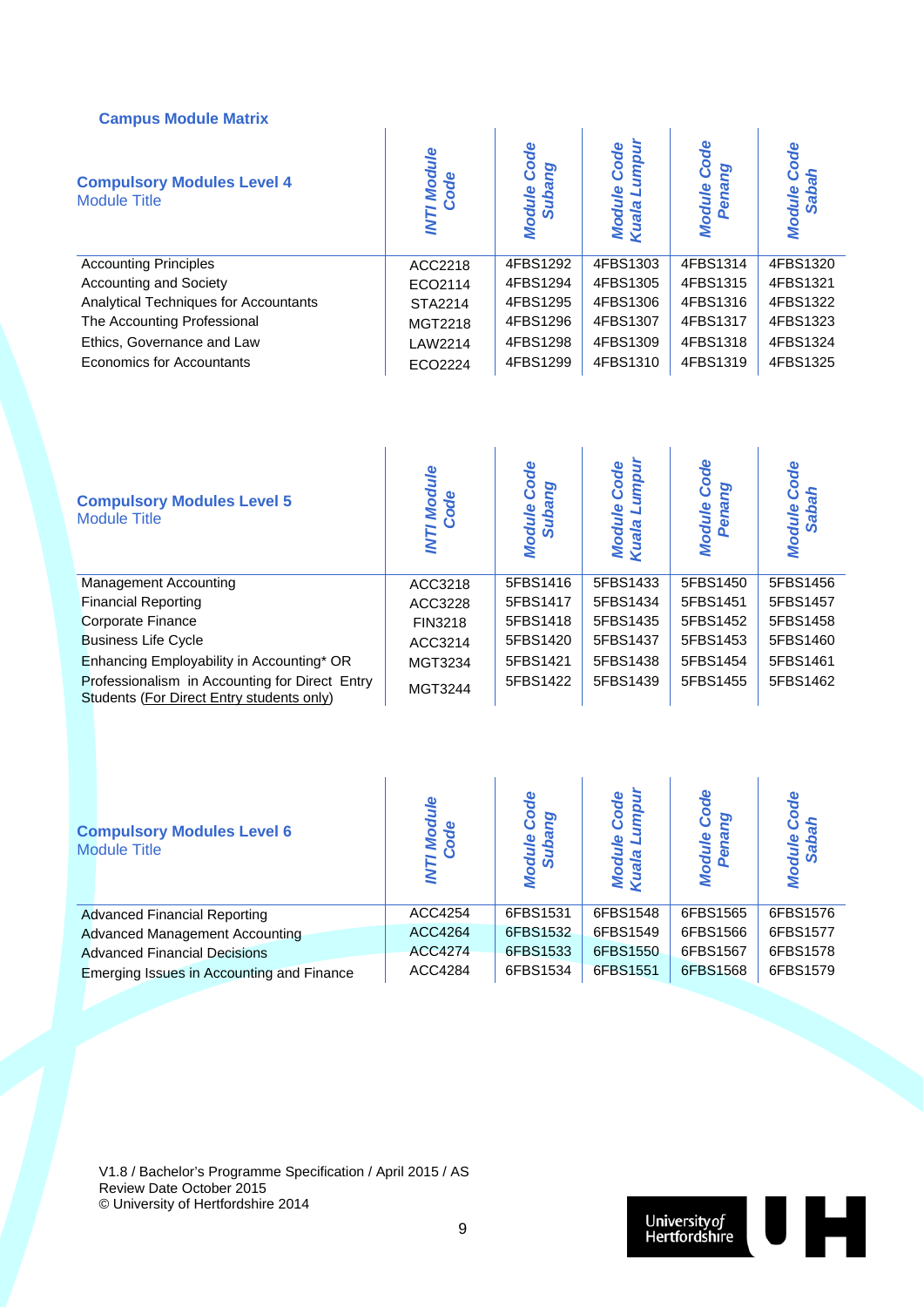| <b>Optional Modules Level 6</b><br><b>Module Title</b> | <b>T Module</b><br>Code<br><b>IVAL</b> | Code<br>ρū<br><b>Module</b><br><b>Suba</b> | umpul<br>Code<br><b>Module</b><br>Kuala Lu | Code<br>ρū<br><b>Module</b><br>Pena | ode<br><b>Module</b> |
|--------------------------------------------------------|----------------------------------------|--------------------------------------------|--------------------------------------------|-------------------------------------|----------------------|
| <b>Strategic Cost Management</b>                       | ACC4213                                | 6FBS1535                                   | 6FBS1552                                   | 6FBS1569                            | 6FBS1580             |
| <b>Effective Governance</b>                            | ACC4294                                | 6FBS1536                                   | 6FBS1553                                   | 6FBS1570                            | 6FBS1581             |
| Auditing                                               | ACC4304                                | 6FBS1537                                   | 6FBS1554                                   | 6FBS1571                            | 6FBS1582             |
| Taxation                                               | ACC4314                                | 6FBS1538                                   | 6FBS1555                                   | 6FBS1572                            | 6FBS1583             |
| <b>Corporate Financial Strategy</b>                    | <b>FIN4224</b>                         | 6FBS1539                                   | 6FBS1556                                   | 6FBS1573                            | 6FBS1584             |
| <b>Islamic Banking and Finance</b>                     | FIN4234                                | 6FBS1540                                   | 6FBS1557                                   | 6FBS1574                            | 6FBS1585             |

| <b>Additional Module Level 6</b><br><b>Module Title</b> |         | O.<br>Φ<br>S |          |          |          |
|---------------------------------------------------------|---------|--------------|----------|----------|----------|
| Industry Practice in Accounting and Finance             | MGT4999 | 6FBS1541     | 6FBS1558 | 6FBS1575 | 6FBS1586 |

#### Honours classification

The University has approved structure and assessment regulations common to all programmes. Full details are provided in UPR AS14, Section D.

#### Table 1b Final and interim awards available

The programme provides the following final and interim awards:

| Award                              |                               | Minimum requirements                                                            |
|------------------------------------|-------------------------------|---------------------------------------------------------------------------------|
| <b>University Certificate</b>      | Untitled                      | 45 credit points at Level 4                                                     |
| Certificate of Higher<br>Education | Accounting and Finance        | 120 credit points at Level 4                                                    |
| <b>University Diploma</b>          | Accounting and Finance        | 180 credit points including at least 60<br>at Level 5                           |
| Diploma of Higher<br>Education     | Accounting and Finance        | 240 credit points including at least 120<br>at Level 5                          |
| BA                                 | Accounting and Finance        | 300 credit points including 180 at Level<br>6/5 of which 60 must be at Level 6  |
| BA (Hons)                          | <b>Accounting and Finance</b> | 360 credit points including 240 at Level<br>6/5 of which 120 must be at Level 6 |

### E. Support for students and their learning

Students are supported by;

- University of Hertfordshire Director of Programmes, located at Subang Campus.
- A Dean of School or Head of School at the respective campus.
- A Head of Programme (HoP) to manage the programme and support students' learning such as coordinating study plans, managing academic progression, and providing academic counseling.
- Head of INTI and Laureate International Partnerships at the University of Hertfordshire Business School

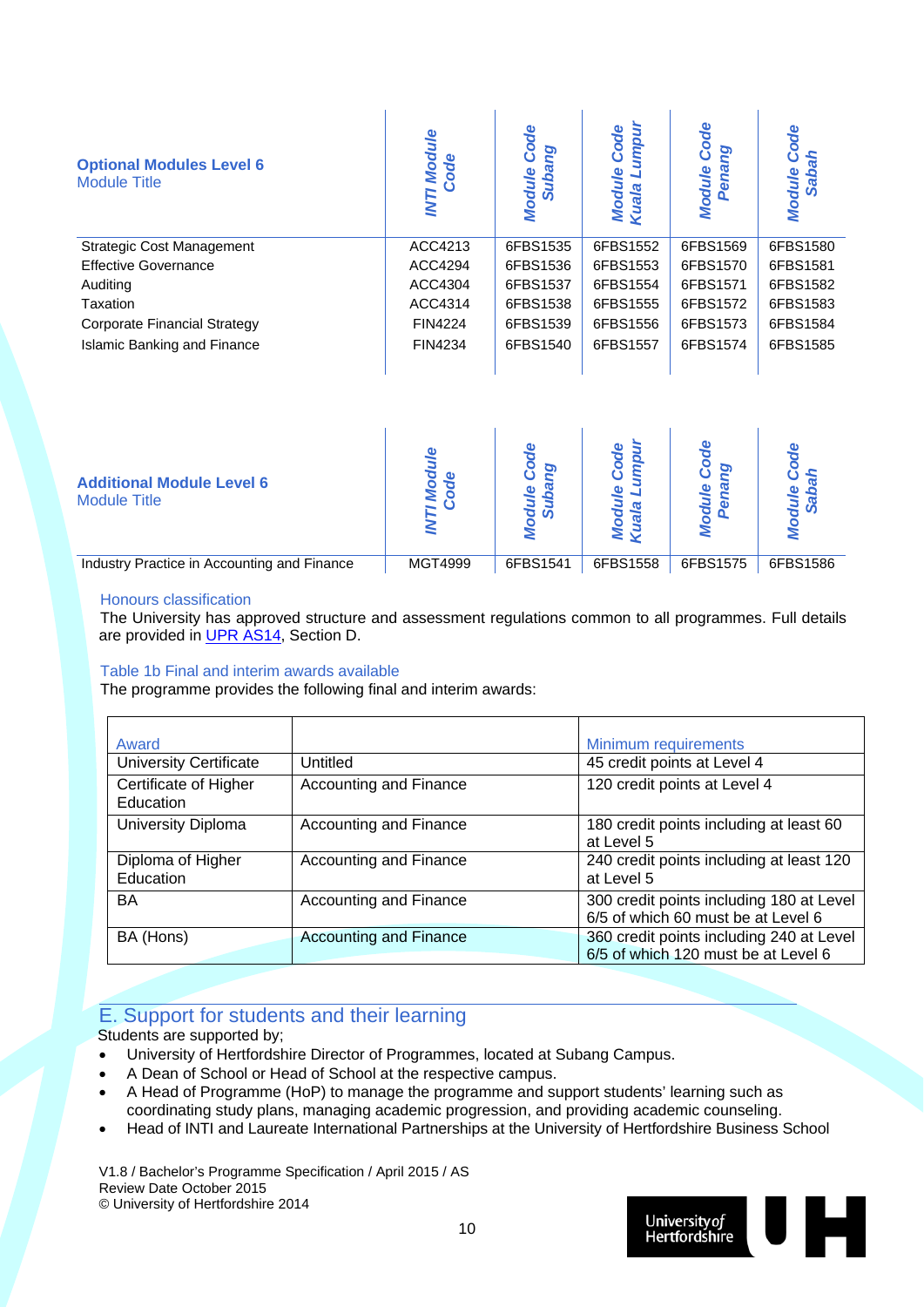- Link Tutor from the University of Hertfordshire Business School
- A Programme Committee, the membership of which includes the Link Tutors and students
- An extensive Learning Resources Centre, incorporating a library and computer centre.
- A team of Academic Support Tutors.
- A Teaching and Learning Department/Unit.
- An International Students Centre.
- Campus Counseling Centre.
- The Students' Body INTIMA.
- A Careers Service for all current students and graduates.
- StudyNet, a versatile on-line interactive intranet and learning environment.
- Black Board, a versatile on-line interactive intranet and learning environment.
- UH Club (Subang) and student representatives.
- Student Feedback Scheme (all campuses) and Student Helpdesk (Subang).
- Student Services and Customer Care Team (Sabah).

#### F. Entry requirements

#### **Academic Requirements:**

- i) A-Levels: 2 principal passes; *OR*
- ii) STPM: pass with minimum Grade C + (GP 2.33) in any two subjects; *OR*
- iii) Unified Examination Certificate (UEC): minimum 5Bs including Mathematics, and a pass in English; *OR*
- iv) INTI Foundation in Business and IT: minimum CGPA of 2.50; *OR*
- v) Diploma in Accounting or equivalent: minimum of CGPA of 2.50; *OR*
- vi) Equivalent Matriculation and Pre-University Programmes: minimum CGPA of 2.50; *OR*
- vii) Equivalent qualifications to be assessed by the INTI School's Portfolio Review Committee (SPRC).

#### **English Language and Mathematics Requirements:**

SPM / O-Levels / equivalent: minimum credits in Mathematics and English; *AND*

#### *Malaysian Students*

i) Malaysian University English Test (MUET): minimum Band 2.0.

Malaysian students without credit in SPM English will be assessed on their command of English by the INTI EPT and/or by completion of English Proficiency Programme (EIP).

#### *Non-Malaysian students:*

- i) IELTS: 6.0 and above with no less than 5.5 in any band; *OR*
- ii) TOEFL 550 and above; *OR*
- iii) Equivalent English language qualifications.

#### **Note: Entry requirements are subject to changes on approval by both INTI and the Hertfordshire Business School.**

#### **Entry with Accredited Prior Learning (APL)**

The programme is subject to the University's Principles, Policies, Regulations and Procedures for the Admission of Students to Undergraduate and Taught Postgraduate Programmes and will take account of University policy and guidelines for assessing accredited prior certificated learning (APCL) and accredited prior experiential learning (APEL)

Students who have successfully completed the INTI Diploma or its equivalent (APCL) and have **achieved an overall CGPA of 2.5 and above may apply into the programme with module to module credit transfer.**  INTI's credit transfer policies and best practices apply.

Students applying for APEL would need to be approved by the Hertfordshire Business School.

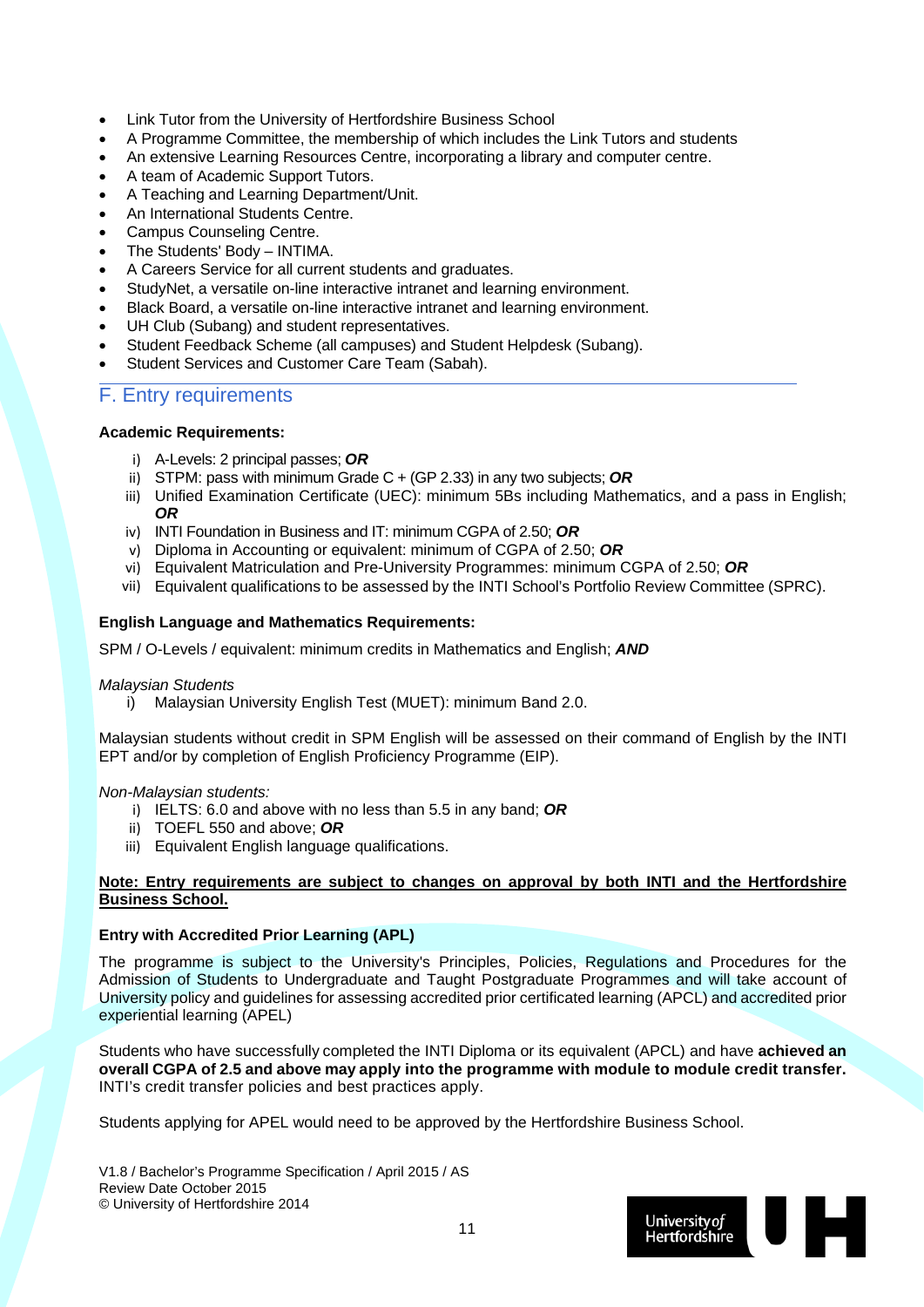## Section 2

#### Programme management

**Relevant QAA subject benchmarking statements** Accounting (2007) **Date of validation/last periodic review February 12 Date of production/ last revision of PS** June 2015<br> **Relevant intakes** Level 4 and **Relevant intakes** <br> **Administrative School Level 4 and Level 5entering January 2016**<br> **Administrative School Level 3 and 2016**<br> **Level 4 and Level 5entering January 2016** 

**Administrative School** Hertfordshire Business School

#### Table 3 Course structure

| Course details                                                                                                |                |        |                                          |                    |                                             |                  |
|---------------------------------------------------------------------------------------------------------------|----------------|--------|------------------------------------------|--------------------|---------------------------------------------|------------------|
| Course code                                                                                                   |                |        | Course description                       |                    | <b>JACS</b>                                 |                  |
| <b>BSISJAF (Subang)</b><br><b>BSIKLAF (Kuala Lumpur)</b><br><b>BSISBAF (Sabah)</b><br><b>BSIPEAF</b> (Penang) | N100           |        |                                          |                    |                                             |                  |
| <b>Course Instances</b>                                                                                       |                |        |                                          |                    |                                             |                  |
| <b>Instances</b><br>Code                                                                                      | Intake         | Stream |                                          | Instance<br>s Year | Location:                                   | Mode of study    |
| <b>SUBANG</b><br><b>JAYA</b><br><b>PROGRAMME</b>                                                              |                |        |                                          |                    |                                             |                  |
| IAFSJA1F                                                                                                      | $\overline{A}$ |        | Accounting and Finance                   | 1                  | <b>INTI</b><br><b>SUBANG</b><br><b>JAYA</b> | Full-time        |
| IAFSJA2F                                                                                                      | $\overline{A}$ |        | Accounting and Finance<br>$\overline{2}$ |                    | <b>INTI</b><br><b>SUBANG</b><br><b>JAYA</b> | Full-time        |
| <b>IAFSJA3F</b>                                                                                               | A              |        | Accounting and Finance                   | 3                  | <b>INTI</b><br><b>SUBANG</b><br><b>JAYA</b> | Full-time        |
| IAFSJB1F-1                                                                                                    | B              |        | Accounting and Finance                   | 1                  | <b>INTI</b><br><b>SUBANG</b><br><b>JAYA</b> | Full-time        |
| IAFSJB1F-2                                                                                                    | $\overline{B}$ |        | Accounting and Finance                   | 1                  | <b>INTI</b><br><b>SUBANG</b><br><b>JAYA</b> | Full-time        |
| IAFSJB2F-1                                                                                                    | $\overline{B}$ |        | <b>Accounting and Finance</b>            | $\overline{2}$     | <b>INTI</b><br><b>SUBANG</b><br><b>JAYA</b> | Full-time        |
| IAFSJB2F-2                                                                                                    | B              |        | Accounting and Finance                   | $\overline{c}$     | <b>INTI</b><br><b>SUBANG</b><br><b>JAYA</b> | <b>Full-time</b> |
| IAFSJB3F-1                                                                                                    | $\overline{B}$ |        | Accounting and Finance                   | 3                  | <b>INTI</b><br><b>SUBANG</b><br><b>JAYA</b> | Full-time        |

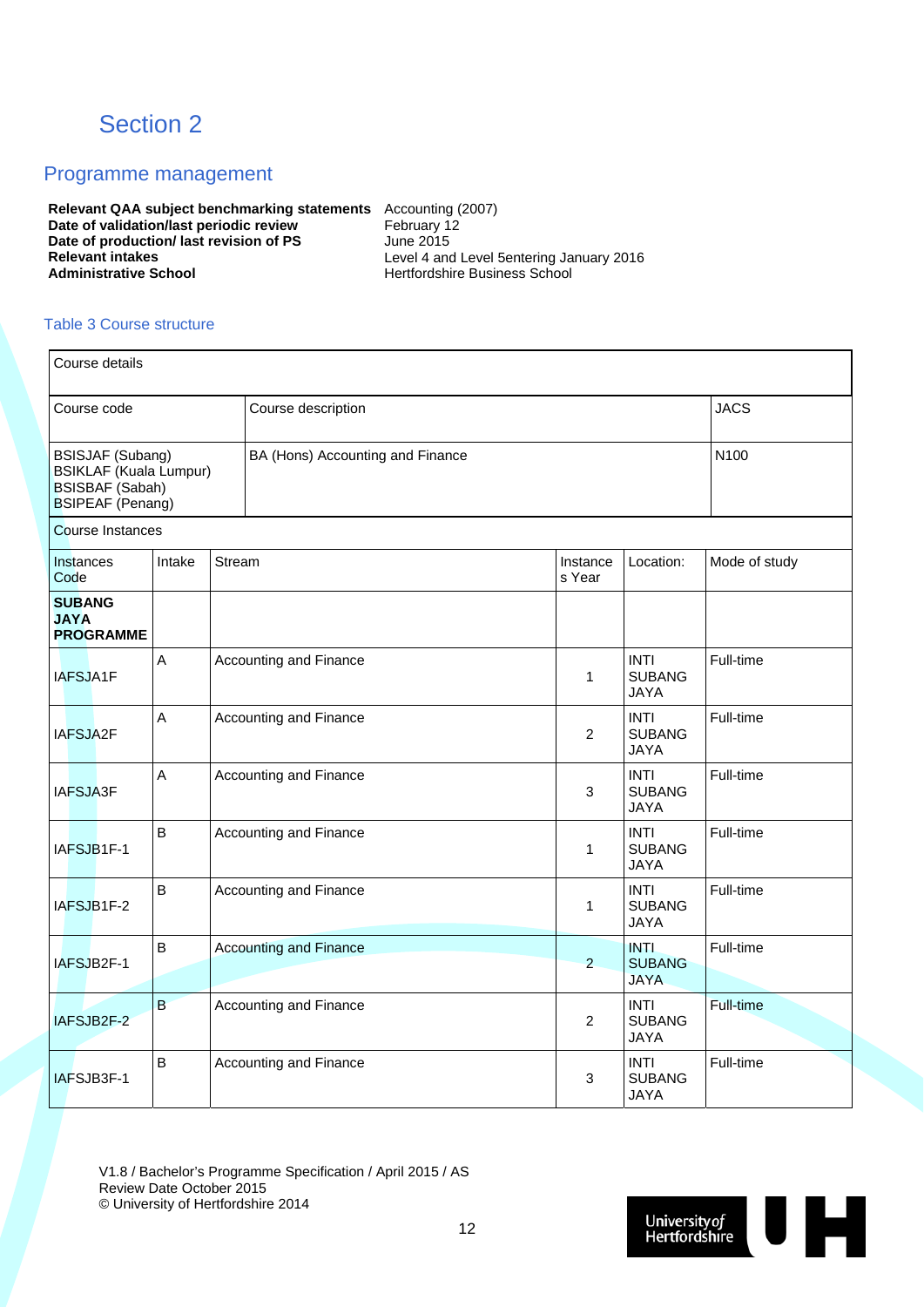| IAFSJB3F-2                                        | $\mathsf B$  | Accounting and Finance        | 3              | <b>INTI</b><br><b>SUBANG</b><br><b>JAYA</b>  | Full-time |
|---------------------------------------------------|--------------|-------------------------------|----------------|----------------------------------------------|-----------|
| IAFSJC1F-1                                        | $\mathsf{C}$ | Accounting and Finance        | 1              | <b>INTI</b><br><b>SUBANG</b><br><b>JAYA</b>  | Full-time |
| IAFSJC1F-2                                        | $\mathsf C$  | Accounting and Finance        | 1              | <b>INTI</b><br><b>SUBANG</b><br><b>JAYA</b>  | Full-time |
| IAFSJC2F-1                                        | C            | Accounting and Finance        | $\overline{2}$ | <b>INTI</b><br><b>SUBANG</b><br><b>JAYA</b>  | Full-time |
| IAFSJC2F-2                                        | $\mathsf{C}$ | Accounting and Finance        | $\overline{c}$ | <b>INTI</b><br><b>SUBANG</b><br><b>JAYA</b>  | Full-time |
| IAFSJC3F-1                                        | $\mathsf C$  | Accounting and Finance        | 3              | <b>INTI</b><br><b>SUBANG</b><br><b>JAYA</b>  | Full-time |
| IAFSJC3F-2                                        | $\mathsf C$  | Accounting and Finance        | 3              | <b>INTI</b><br><b>SUBANG</b><br><b>JAYA</b>  | Full-time |
| <b>KUALA</b><br><b>LUMPUR</b><br><b>PROGRAMME</b> |              |                               |                |                                              |           |
| AFIKLA1F                                          | A            | Accounting and Finance        | 1              | <b>INTI</b><br><b>KUALA</b><br><b>LUMPUR</b> | Full-time |
| AFIKLA2F                                          | $\mathsf A$  | Accounting and Finance        | $\overline{c}$ | <b>INTI</b><br><b>KUALA</b><br><b>LUMPUR</b> | Full-time |
| AFIKLA3F                                          | $\mathsf A$  | Accounting and Finance        | 3              | <b>INTI</b><br><b>KUALA</b><br><b>LUMPUR</b> | Full-time |
| AFIKLB1F-1                                        | $\sf{B}$     | Accounting and Finance        | 1              | <b>INTI</b><br><b>KUALA</b><br><b>LUMPUR</b> | Full-time |
| AFIKLB1F-2                                        | B            | Accounting and Finance        | 1              | <b>INTI</b><br><b>KUALA</b><br><b>LUMPUR</b> | Full-time |
| AFIKLB2F-1                                        | $\sf B$      | Accounting and Finance        | $\overline{c}$ | <b>INTI</b><br><b>KUALA</b><br><b>LUMPUR</b> | Full-time |
| AFIKLB2F-2                                        | $\sf B$      | <b>Accounting and Finance</b> | $\overline{2}$ | <b>INTI</b><br><b>KUALA</b><br><b>LUMPUR</b> | Full-time |
| AFIKLB3F-1                                        | $\mathbf{B}$ | <b>Accounting and Finance</b> | $\mathbf{3}$   | <b>INTI</b><br><b>KUALA</b><br><b>LUMPUR</b> | Full-time |
| AFIKLB3F-2                                        | $\sf B$      | Accounting and Finance        | $\mathbf{3}$   | <b>INTI</b><br><b>KUALA</b><br><b>LUMPUR</b> | Full-time |
| AFIKLC1F-1                                        | $\mathsf C$  | Accounting and Finance        | 1              | <b>INTI</b><br><b>KUALA</b><br><b>LUMPUR</b> | Full-time |

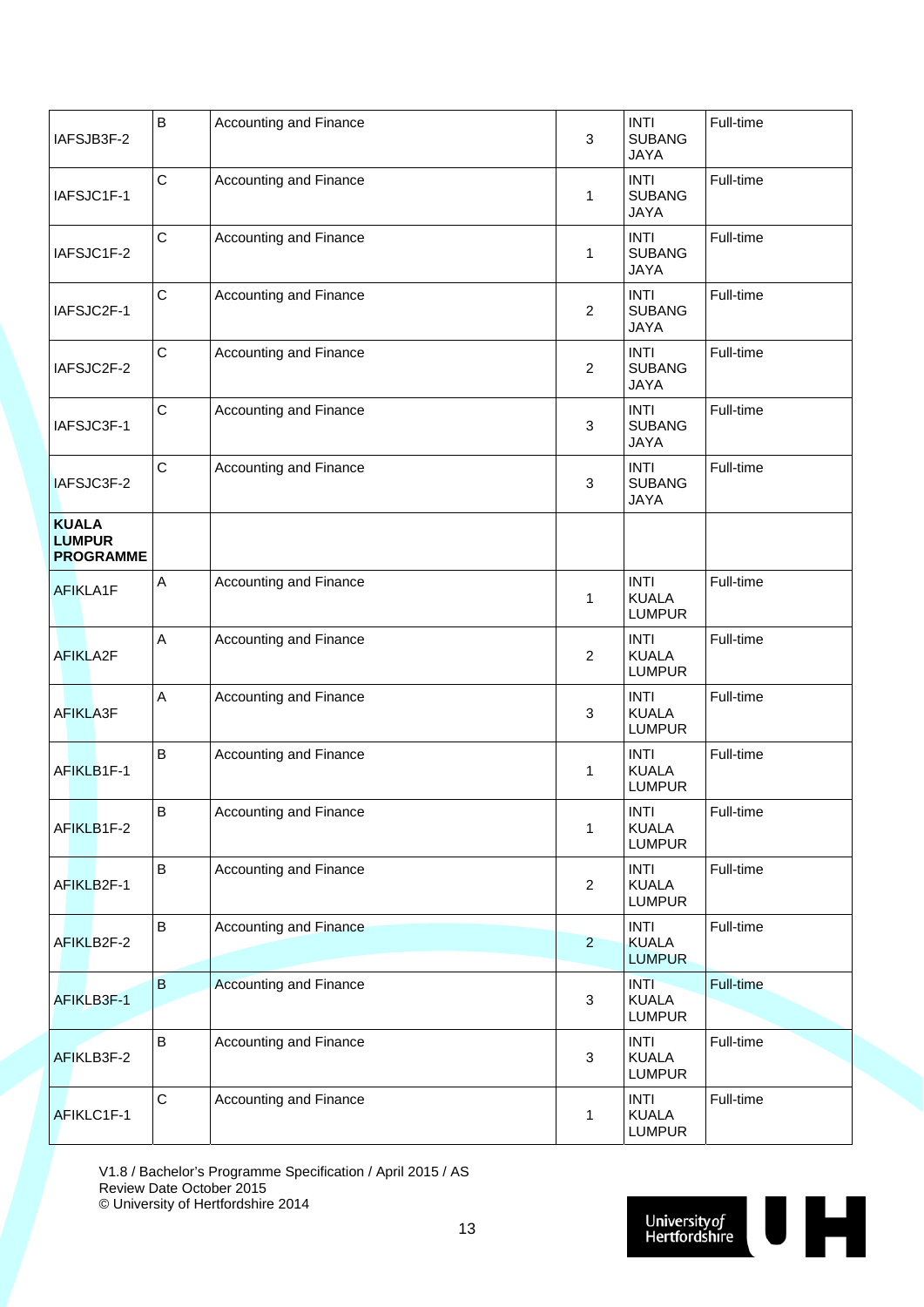| AFIKLC1F-2                        | $\mathsf{C}$              | Accounting and Finance        | 1                       | <b>INTI</b><br><b>KUALA</b><br><b>LUMPUR</b> | Full-time |  |  |  |  |
|-----------------------------------|---------------------------|-------------------------------|-------------------------|----------------------------------------------|-----------|--|--|--|--|
| AFIKLC2F-1                        | $\mathsf{C}$              | Accounting and Finance        | 2                       | <b>INTI</b><br><b>KUALA</b><br><b>LUMPUR</b> | Full-time |  |  |  |  |
| AFIKLC2F-2                        | $\mathsf C$               | <b>Accounting and Finance</b> | 2                       | <b>INTI</b><br><b>KUALA</b><br><b>LUMPUR</b> | Full-time |  |  |  |  |
| AFIKLC3F-1                        | $\mathsf C$               | <b>Accounting and Finance</b> | 3                       | <b>INTI</b><br><b>KUALA</b><br><b>LUMPUR</b> | Full-time |  |  |  |  |
| AFIKLC3F-2                        | $\mathsf{C}$              | Accounting and Finance        | 3                       | <b>INTI</b><br><b>KUALA</b><br><b>LUMPUR</b> | Full-time |  |  |  |  |
| <b>SABAH</b><br><b>PROGRAMME</b>  |                           |                               |                         |                                              |           |  |  |  |  |
| AFISA1F                           | $\boldsymbol{\mathsf{A}}$ | Accounting and Finance        | 1                       | <b>INTI</b><br><b>SABAH</b>                  | Full-time |  |  |  |  |
| AFISA2F                           | A                         | Accounting and Finance        | 2                       | <b>INTI</b><br><b>SABAH</b>                  | Full-time |  |  |  |  |
| AFISA3F                           | A                         | Accounting and Finance        | 3                       | <b>INTI</b><br><b>SABAH</b>                  | Full-time |  |  |  |  |
| AFISB1F-1                         | B                         | Accounting and Finance        | 1                       | <b>INTI</b><br><b>SABAH</b>                  | Full-time |  |  |  |  |
| AFISB1F-2                         | $\sf B$                   | Accounting and Finance        | 1                       | <b>INTI</b><br><b>SABAH</b>                  | Full-time |  |  |  |  |
| AFISB2F-1                         | B                         | Accounting and Finance        | 2                       | <b>INTI</b><br><b>SABAH</b>                  | Full-time |  |  |  |  |
| AFISB2F-2                         | B                         | <b>Accounting and Finance</b> | 2                       | <b>INTI</b><br><b>SABAH</b>                  | Full-time |  |  |  |  |
| AFISB3F-1                         | B                         | Accounting and Finance        | 3                       | <b>INTI</b><br>SABAH                         | Full-time |  |  |  |  |
| AFISB3F-2                         | B                         | Accounting and Finance        | 3                       | <b>INTI</b><br><b>SABAH</b>                  | Full-time |  |  |  |  |
| AFISC1F-1                         | $\mathsf C$               | Accounting and Finance        | 1                       | <b>INTI</b><br><b>SABAH</b>                  | Full-time |  |  |  |  |
| AFISC1F-2                         | $\mathsf C$               | Accounting and Finance        | 1                       | <b>INTI</b><br>SABAH                         | Full-time |  |  |  |  |
| AFISC2F-1                         | $\mathsf C$               | Accounting and Finance        | $\overline{\mathbf{c}}$ | <b>INTI</b><br>SABAH                         | Full-time |  |  |  |  |
| AFISC2F-2                         | $\mathsf C$               | <b>Accounting and Finance</b> | $\overline{a}$          | <b>INTI</b><br><b>SABAH</b>                  | Full-time |  |  |  |  |
| AFISC3F-1                         | $\mathbf C$               | Accounting and Finance        | 3                       | <b>INTI</b><br>SABAH                         | Full-time |  |  |  |  |
| AFISC3F-2                         | $\mathsf C$               | Accounting and Finance        | 3                       | <b>INTI</b><br>SABAH                         | Full-time |  |  |  |  |
| <b>PENANG</b><br><b>PROGRAMME</b> |                           |                               |                         |                                              |           |  |  |  |  |
| AFIPEA1F                          | A                         | Accounting and Finance        | 1                       | <b>INTI</b><br><b>PENANG</b>                 | Full-time |  |  |  |  |

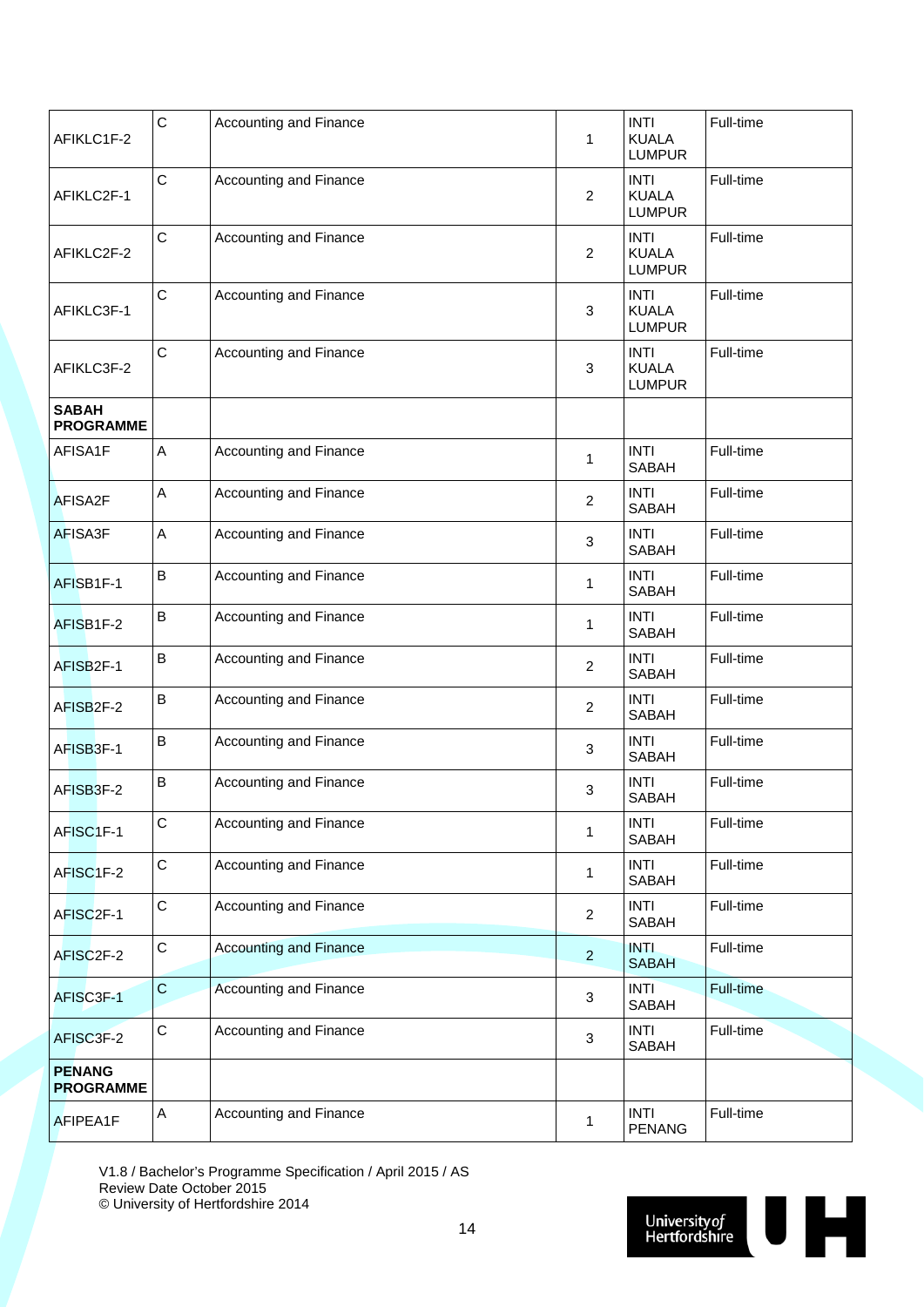| AFIPEA2F   | A<br>Accounting and Finance |                        | $\overline{2}$ | <b>INTI</b><br><b>PENANG</b> | Full-time |  |
|------------|-----------------------------|------------------------|----------------|------------------------------|-----------|--|
| AFIPEA3F   | A                           | Accounting and Finance | 3              | <b>INTI</b><br><b>PENANG</b> | Full-time |  |
| AFIPEB1F-1 | B                           | Accounting and Finance | 1              | <b>INTI</b><br><b>PENANG</b> | Full-time |  |
| AFIPEB1F-2 | B                           | Accounting and Finance | 1              | <b>INTI</b><br><b>PENANG</b> | Full-time |  |
| AFIPEB2F-1 | B                           | Accounting and Finance | $\overline{2}$ | <b>INTI</b><br><b>PENANG</b> | Full-time |  |
| AFIPEB2F-2 | B                           | Accounting and Finance | $\overline{c}$ | <b>INTI</b><br><b>PENANG</b> | Full-time |  |
| AFIPEB3F-1 | B                           | Accounting and Finance | 3              | <b>INTI</b><br><b>PENANG</b> | Full-time |  |
| AFIPEB3F-2 | B                           | Accounting and Finance | 3              | <b>INTI</b><br><b>PENANG</b> | Full-time |  |
| AFIPEC1F-1 | $\mathsf C$                 | Accounting and Finance | 1              | <b>INTI</b><br><b>PENANG</b> | Full-time |  |
| AFIPEC1F-2 | $\mathsf C$                 | Accounting and Finance | 1              | <b>INTI</b><br><b>PENANG</b> | Full-time |  |
| AFIPEC2F-1 | $\mathsf C$                 | Accounting and Finance | $\overline{2}$ | <b>INTI</b><br><b>PENANG</b> | Full-time |  |
| AFIPEC2F-2 | $\mathsf C$                 | Accounting and Finance | $\overline{2}$ | <b>INTI</b><br><b>PENANG</b> | Full-time |  |
| AFIPEC3F-1 | $\mathsf C$                 | Accounting and Finance | 3              | <b>INTI</b><br><b>PENANG</b> | Full-time |  |
| AFIPEC3F-2 | $\mathsf C$                 | Accounting and Finance | 3              | <b>INTI</b><br><b>PENANG</b> | Full-time |  |

The programme is managed by;

- A Dean of School or Head of School and Head of Programme.
- Head of Programme is responsible for the day to day management and who advise students on the programme as a whole.
- Programme Officer will assist the Head of Programme in the management of the programme.
- Marketing Officers, with specific responsibility for open days and selection of students.
- Head of INTI and Laureate International Partnerships at the University of Hertfordshire Business School
- Link Tutor from the University of Hertfordshire Business School
- A Programme Committee, the membership of which includes the Link Tutors and students

### Programme-specific assessment regulations

The programme is compliant with the University's academic regulations (UPR AS11, UPR AS12 or UPR AS13, UPR AS14) with the exception of those listed below, which have been specifically approved by the University:

Students must pass Accounting Principles before being allowed to proceed to Level 5 on this programme

**In addition to the above, programmes at INTI are in compliance with Malaysia's Ministry of Education's regulations, Malaysian Qualification Framework (MQF), and the Malaysian Qualification Agency's (MQA) requirements.** 

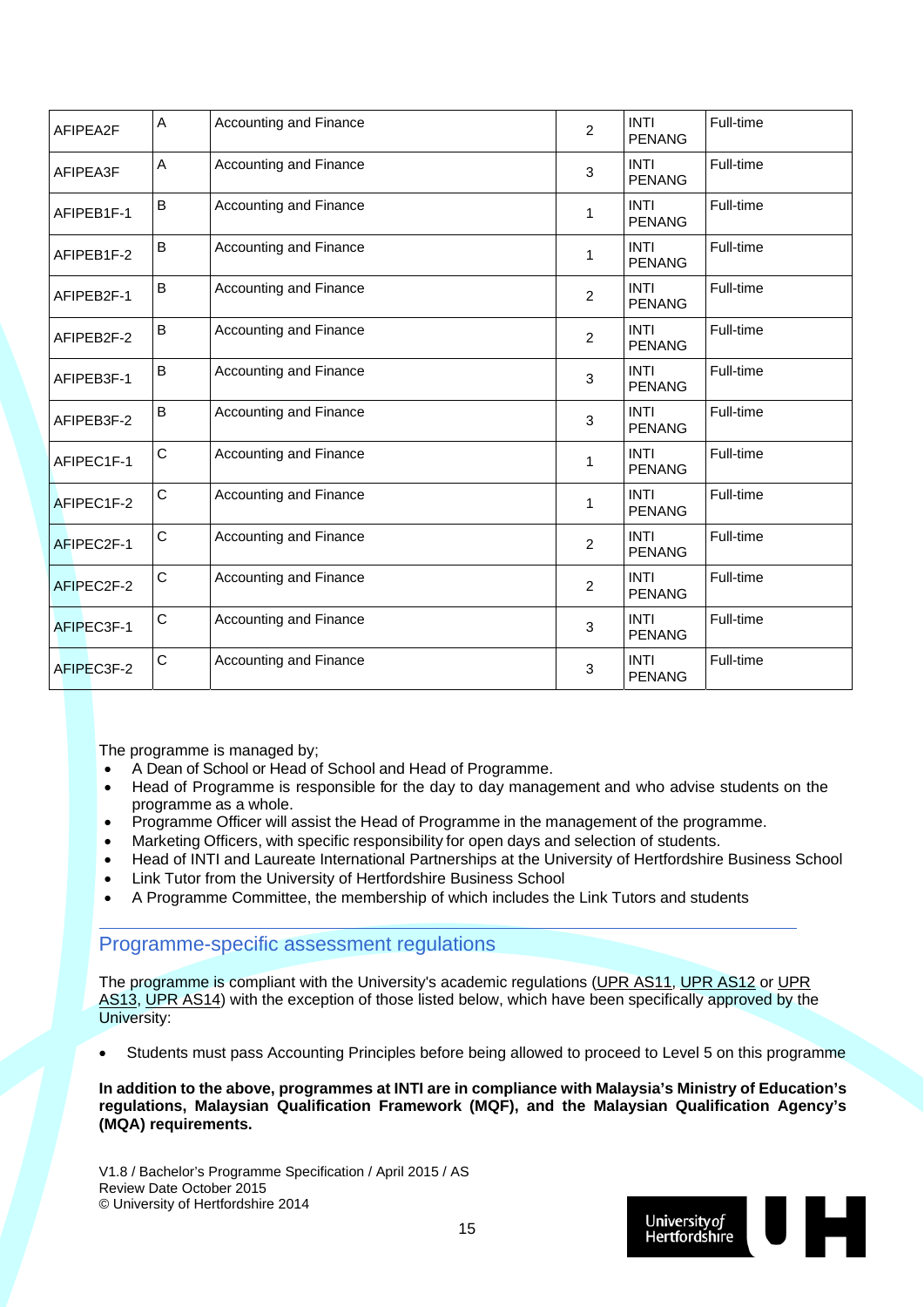**The following are MOE, MQF, MQA and Programme Standards for Accounting key requirements which students must comply with to graduate:** 

- **Attempt and pass minimum 5 General Study subjects into a bachelor's degree programme; known as** *Mata Pelajaran Umun (MPU);*
- **Complete 126 (Malaysian) credits to graduate. This is an increase in the minimum (Malaysian) credits required to graduate from 120 credits to 126 credits. This means an additional 240 hours of learning and would require INTI students to enroll and pass additional subjects.**

| <b>INTI Modules</b><br><b>Module Title</b>                      | Module Code | Credit<br>Points<br>E | ð<br>Delivery<br>anguage | Examination<br>$\aleph$ | Coursework<br>$\aleph$ | Practical<br>$\%$ | <b>Semesters</b> |
|-----------------------------------------------------------------|-------------|-----------------------|--------------------------|-------------------------|------------------------|-------------------|------------------|
| <b>English for Business Studies 1</b>                           | <b>INTI</b> | $\overline{4}$        | English                  | 50                      | 50                     | $\mathbf 0$       | <b>ABC</b>       |
| <b>English for Business Studies 2</b>                           | <b>INTI</b> | 4                     | English                  | 50                      | 50                     | $\mathbf 0$       | ABC              |
| E-Portfolio and Employer Projects for Accounting<br>and Finance | <b>INTI</b> | 4                     | English                  | $\mathbf 0$             | 100                    | $\mathbf 0$       | <b>ABC</b>       |
| Malaysian General Studies U1                                    | <b>INTI</b> | 3                     | English                  | 30                      | 70                     | $\mathbf 0$       | <b>ABC</b>       |
| Malaysian General Studies U1                                    | <b>INTI</b> | 3                     | English                  | 30                      | 70                     | $\mathbf 0$       | <b>ABC</b>       |
| Malaysian General Studies U2                                    | <b>INTI</b> | 3                     | English                  | 30                      | 70                     | $\mathbf 0$       | ABC              |
| Malaysian General Studies U3                                    | <b>INTI</b> | 3                     | English                  | 30                      | 70                     | $\mathbf 0$       | <b>ABC</b>       |
| Malaysian General Studies U4                                    | <b>INTI</b> | $\overline{2}$        | English                  | 30                      | 70                     | 0                 | <b>ABC</b>       |

#### **INTI's Regulations and Requirements**

- INTI operates a strict attendance requirement policy where students have to achieve a minimum number of attendance in order to attempt the final examination or final assessments.
- Students have to pass English for Business Studies 1 to progress to Level 5 and English for Business Studies 2 to progress to Level 6.
- AS INTI students require 126 (Malaysian) credits to graduate in addition to the 360 credits of UH compulsory and optional credits they must also complete the UH module Industry Practice in Accounting and Finance. Industry Practice in Accounting and Finance cannot be used as part of the 360 credit points used to calculate the UH degree classification and cannot be used as replacement credits for any of the compulsory or optional modules listed above.

### Other sources of information

- Definitive Module Documents
- Module Guides
- Student Handbook
- A-Z guide http://www.studynet1.herts.ac.uk/ptl/common/support.nsf/support?ReadForm University of Hertfordshire Course website:
- http://www.herts.ac.uk/courses/
- QAA Benchmark Statement website:

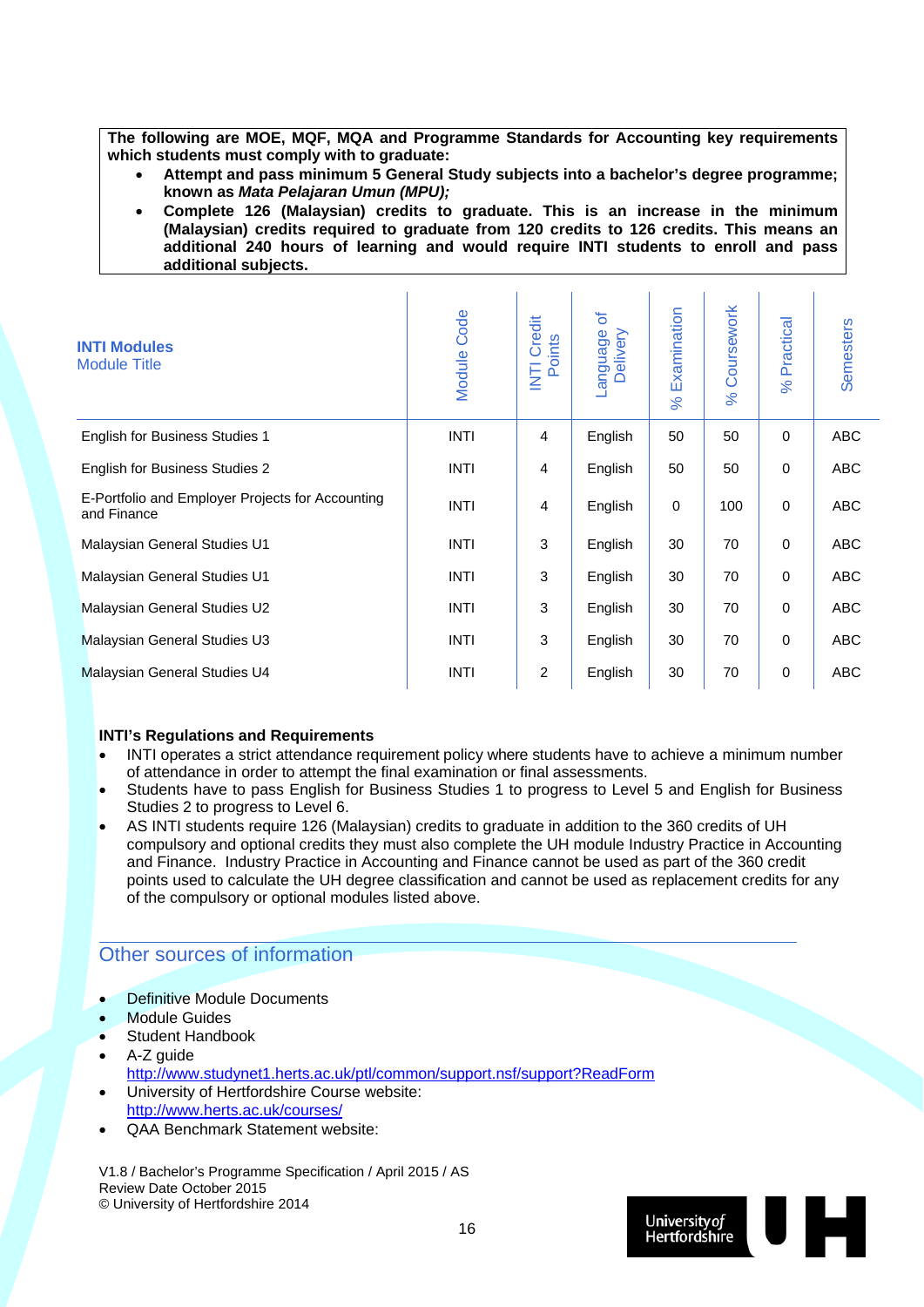http://www.qaa.ac.uk/assuring-standards-and-quality/the-quality-code/subject-benchmark-statements

- The Framework for Higher Education Qualifications in England, Wales and Northern Ireland, 2008: http://www.qaa.ac.uk/en/Publications/Documents/Framework-Higher-Education-Qualifications-08.pdf
- SEEC Credit Level Descriptors for Further and Higher Education 2010: http://www.seec.org.uk/wp-content/uploads/2013/seec-files/SEEC%20Level%20Descriptors%202010.pdf
- External Quality Review report website: http://www.qaa.ac.uk/reviews-and-reports/provider?UKPRN=10007147#.VCFXlha\_hSU
- Professional or Statutory Regulatory Body information: http://www.accaglobal.com/my/en.html
- UNISTATS website: http://www.unistats.com/
- University of Hertfordshire Academic Quality website:  $(StudyNet \rightarrow Staff \rightarrow Department Lists \rightarrow Academic Quality Office)$
- Structure and Assessment Regulations Undergraduate and Taught Postgraduate Programmes, UPR AS14:
	- http://sitem.herts.ac.uk/secreg/upr/AS14.htm
- Learning and Teaching Policy and Graduate Attributes, UPR TL03: http://sitem.herts.ac.uk/secreg/upr/TL03.htm
- Admissions Undergraduate and Taught Postgraduate Students, UPR SA03: http://sitem.herts.ac.uk/secreg/upr/SA03.htm
- Academic Quality, UPR AS17: http://sitem.herts.ac.uk/secreg/upr/AS17.htm Index of UPRs for students: http://sitem.herts.ac.uk/secreg/upr\_azlist\_info.htm
- Information on Programme and Module External Examiners http://www.studynet1.herts.ac.uk/ptl/common/studentcentre.nsf/Teaching+Documents/184A221E5EECA 6B780257A5C00250BA9?OpenDocument
- Malaysian Ministry of Higher Education: www.mohe.gov.my
- Malaysian Qualifications Agency: www.mqa.gov.my/mqr
- Malaysian Qualification Framework: www.mqa.gov.my/mqf

#### Other information relevant to the programme

INTI Colleges operate on a basis of 2.5 semesters per annum, with the short semester beginning in January. There are 3 intakes to the programme per year (January, April and August).The Malaysian Qualifications Agency (MQA) mandates that a number of additional subjects be studied alongside undergraduate programmes.

### University policies relevant to the Programme

The University undertakes to use all reasonable endeavors to deliver, assess and administer this programme in accordance with this Programme Specification. At the same time it is recognised that it is in the nature of academic developments that changes, for example to the structure, curriculum, and assessment of a programme may be necessary in order to ensure that the programme remains up to date, in response to issues raised as a result of on-going monitoring and evaluation, and/or in order to conform to new regulatory requirements imposed by this institution, by professional or statutory bodies, or by national or governmental bodies.

The programme operates within the guidelines and policies relating to equal opportunities and environmental issues which may be agreed from time to time by the Board of Governors and/or the Academic Board of the University.

Where the programme is offered in collaboration with another institution these policies and guidelines will normally be those of the partner institution.

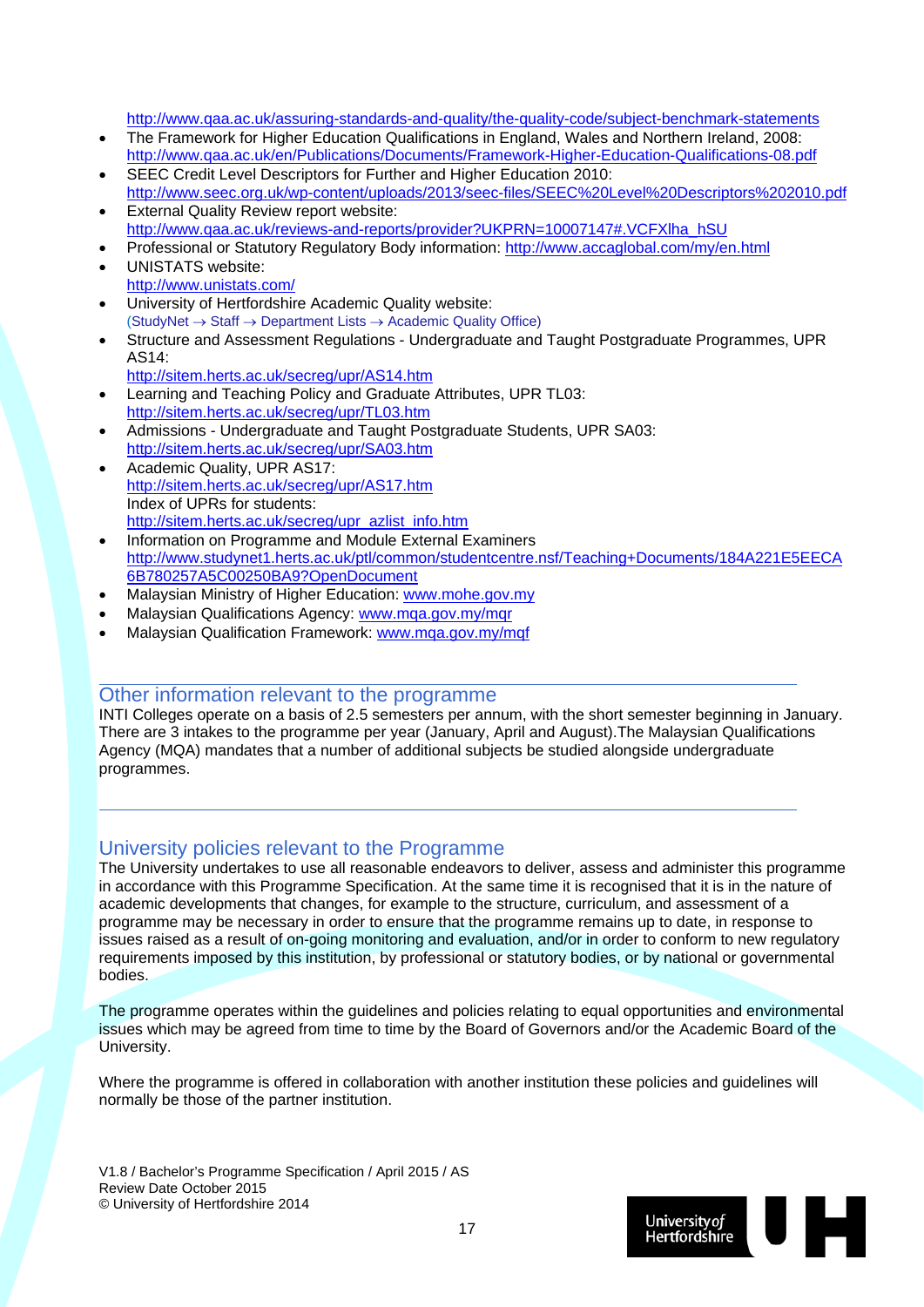The programme operates in accordance with the University's Regulations Governing Studies Involving the Use of Human Subjects (UPR RE01) agreed from time to time by the Academic Board of the University. However, where the programme is offered in collaboration with another institution (for example through a franchise arrangement for all or part of the programme) then specific approval must be obtained from the University for the operation of the programme within ethical guidelines prepared by the partner institution. The partner institution will be responsible for all insurance liability in connection with the observance of ethical guidelines.

Signed ………………………………………………………….... Date…………………..

Choose an item. Associate Dean of School (Academic Quality Assurance)

If you would like this information in an alternative format please contact: Julie Wendell, Senior Administrator (Overseas Programmes), j.a.wendell@herts.ac.uk

If you wish to receive a copy of the latest Programme Annual Monitoring and Evaluation Report (AMER) and/or the External Examiner's Report for the programme, please email a request to aqo@herts.ac.uk

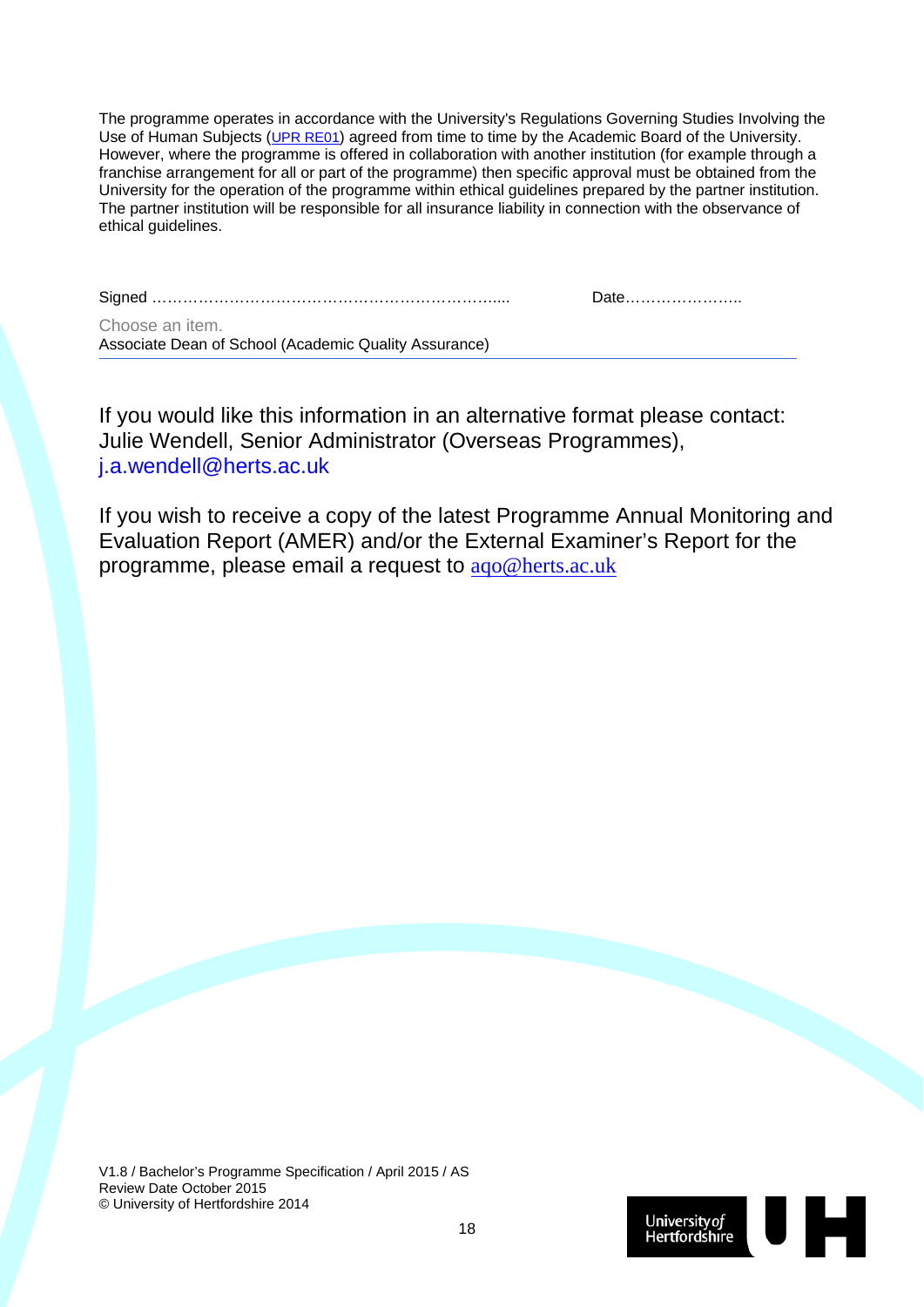

### **BA (Hons) Accounting and Finance**

### Table 2: Development of Programme Learning Outcomes in the Constituent Modules

This map identifies where the programme learning outcomes are assessed in the constituent modules. It provides (i) an aid to academic staff in understanding how individual modules contribute to the programme aims (ii) a checklist for quality control purposes and (iii) a means to help students monitor their own learning, personal and professional development as the programme progresses.

|                |                                              |             |              |                           |                           |   | me Learning Outcomes (as identified in section 1 and the followir |  |                         |   |  |                            |   |                           |                           |
|----------------|----------------------------------------------|-------------|--------------|---------------------------|---------------------------|---|-------------------------------------------------------------------|--|-------------------------|---|--|----------------------------|---|---------------------------|---------------------------|
|                |                                              |             |              |                           |                           |   | Knowledge ntellectual Skill                                       |  | <b>Practical Skills</b> |   |  | <b>Transferable Skills</b> |   |                           |                           |
|                | Module Title                                 | Module Code |              |                           |                           |   | A1 A2 A3 B1 B2 B3 B4 C1 C2 C3 C4 C5 C6 D1 D2 D3 D4 D5             |  |                         |   |  |                            |   |                           |                           |
|                | <b>Accounting Principles</b>                 |             |              |                           |                           |   |                                                                   |  |                         |   |  |                            |   | $\times$                  |                           |
|                | Accounting & Society                         |             | ×            |                           |                           |   |                                                                   |  |                         |   |  |                            |   | $\times$                  | $\boldsymbol{\times}$     |
| $\overline{4}$ | <b>Analytical Techniques for Accountants</b> |             |              |                           |                           |   |                                                                   |  |                         |   |  |                            |   | ×                         |                           |
| Level          | The Accounting Professional                  |             | ×            |                           |                           |   |                                                                   |  |                         |   |  |                            |   | ×                         | $\boldsymbol{\mathsf{x}}$ |
|                | Ethics, Governance & Law                     |             | ×            |                           |                           |   |                                                                   |  |                         |   |  |                            |   | $\times$                  |                           |
|                | <b>Economics for Accountants</b>             |             |              |                           |                           |   |                                                                   |  |                         |   |  |                            |   | ×                         |                           |
|                |                                              |             |              |                           |                           |   |                                                                   |  |                         |   |  |                            |   |                           |                           |
|                | <b>Management Accounting</b>                 | For Module  | ×            |                           |                           |   |                                                                   |  |                         |   |  |                            |   | $\times$                  | x                         |
|                | <b>Financial Reporting</b>                   | code Matrix | ×            |                           |                           |   |                                                                   |  |                         |   |  |                            |   | $\times$                  | $\boldsymbol{\times}$     |
| evel 5         | Corporate Finance                            | See Page 9  | ×            |                           |                           |   |                                                                   |  |                         |   |  |                            |   | $\boldsymbol{\mathsf{x}}$ | $\boldsymbol{\times}$     |
|                | <b>Business Life Cycle</b>                   | & 10        | x            |                           |                           |   |                                                                   |  |                         |   |  |                            |   | $\times$                  | l x                       |
|                | <b>Enhancing Employability in Accounting</b> |             | x            |                           |                           |   |                                                                   |  |                         |   |  |                            |   | $\times$                  | l x                       |
|                |                                              |             |              |                           |                           |   |                                                                   |  |                         |   |  |                            |   |                           |                           |
|                | <b>Advanced Financial Reporting</b>          |             | ×            |                           |                           |   |                                                                   |  |                         |   |  |                            |   | $\times$                  | $\boldsymbol{\times}$     |
| <u>ဖ</u>       | <b>Advanced Management Accounting</b>        |             |              |                           |                           |   |                                                                   |  |                         |   |  |                            |   | $\times$                  | $\times$                  |
| <b>leve</b>    | <b>Advanced Financial Decisions</b>          |             | x            |                           | ×                         |   |                                                                   |  |                         |   |  |                            | × | $\boldsymbol{\mathsf{x}}$ | $\boldsymbol{\times}$     |
|                | Emerging Issues in Accounting & Finance      |             | $\mathsf{x}$ | $\boldsymbol{\mathsf{x}}$ | $\boldsymbol{\mathsf{x}}$ | × |                                                                   |  |                         | × |  | ×                          | × | $\boldsymbol{\times}$     | l x                       |
|                |                                              |             |              |                           |                           |   |                                                                   |  |                         |   |  |                            |   |                           |                           |